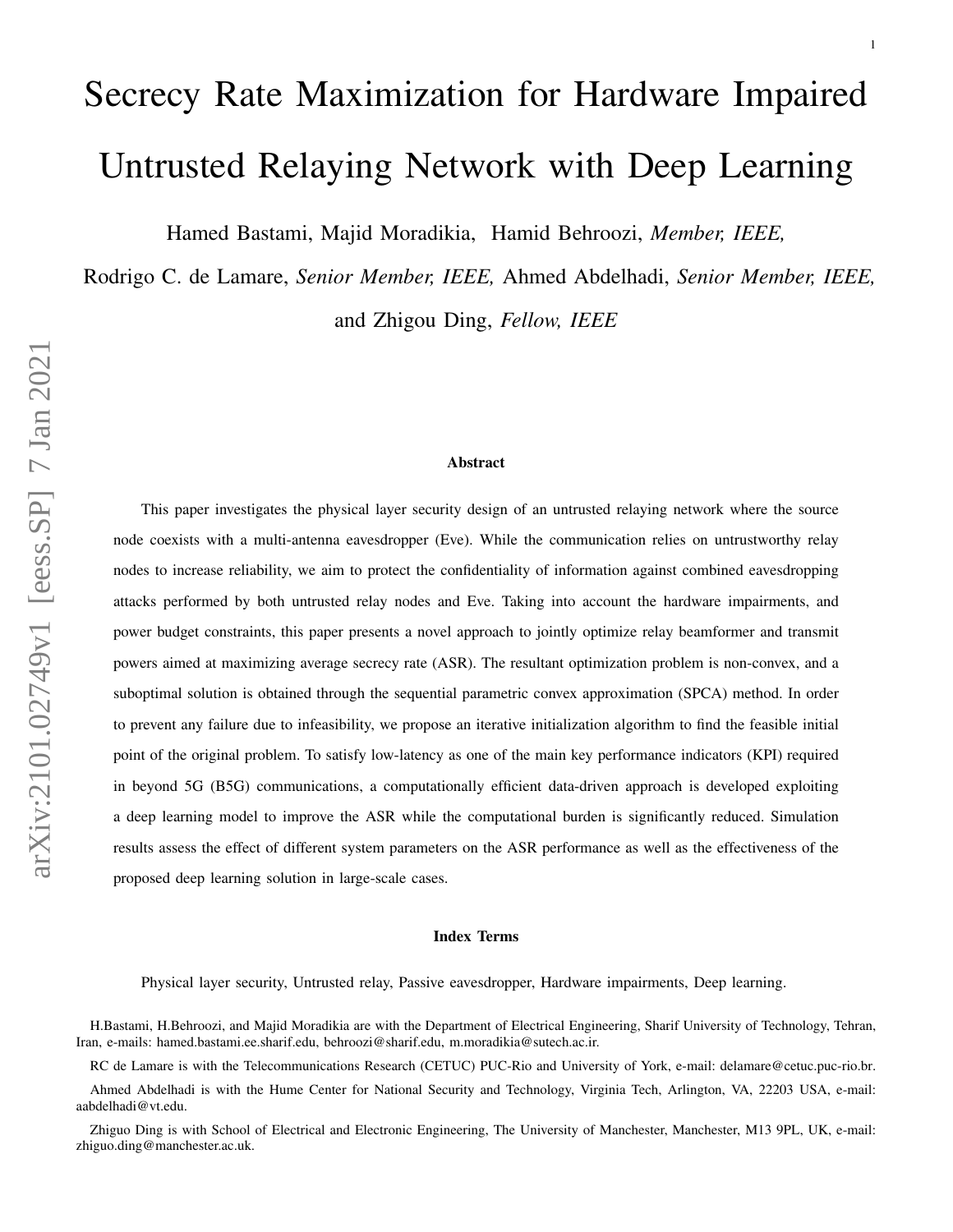#### I. INTRODUCTION

I N the last decades, physical layer security (PLS) has attracted a significant interest as a promising paradigm for establishing secure communication against unfriendly eavesdroppers (Eves). Unlike the conventional sophisticated cryptographic techniques, implemented in the upper layers, PLS provides the secure communication by intelligently exploiting the time varying nature of fading channels [\[1\]](#page-28-0). In this regard, Wyner showed as long as the channel condition of Eve is a degraded version of the intended receiver, we can hinder the Eve to overhear the information while the intended receiver can correctly decode the information from the received signal [\[2\]](#page-28-1). As a result, relay-assisted communication has recently gained much interest [\[3\]](#page-28-2)-[\[15\]](#page-29-0) as an effective PLS solution. In order to take advantages of multiple intermediate helpers, i.e., cooperative beamforming (CB) and cooperative jamming (CJ), have been extensively proposed in the literature [\[3\]](#page-28-2)-[\[15\]](#page-29-0). The main idea of CB is to adjust the weights at distributed relay nodes for focusing a narrow beam on the legitimate receiver [\[7\]](#page-28-3), [\[14\]](#page-29-1) or nulling out the relayed information at potential Eve, i.e., null space beamforming (NSB) [\[3\]](#page-28-2)-[\[6\]](#page-28-4), [\[8\]](#page-28-5)-[\[12\]](#page-29-2). In contrast, CJ helps to confuse Eves by isotropically radiating interference artificial noise (AN) signal [\[3\]](#page-28-2)-[\[6\]](#page-28-4), [\[8\]](#page-28-5)-[\[14\]](#page-29-1). Besides cooperative relay nodes, the usage of destination-aided CJ (DACJ) can lead to the legitimate destination playing the role of a jammer [\[12\]](#page-29-2)-[\[14\]](#page-29-1). Notably, when the CJ and CB techniques are incorporated together, enhanced secrecy is achieved [\[3\]](#page-28-2)-[\[6\]](#page-28-4), [\[8\]](#page-28-5)-[\[12\]](#page-29-2). In particular, DACJ can generally achieve a higher secrecy rate than that obtained by deploying one or multiple relay nodes to emit jamming noises [\[12\]](#page-29-2). In fact, by applying DACJ, we can take full advantage of the relay nodes to amplify and forward (AF) the source signal rather than sacrificing a relay node and reducing array gain.

In some practical scenarios such as internet of things (IoT) networks, a curious node can collaborate as a helper node. Although this untrustworthy relay node is deployed to improve the communication reliability, it may attempt to wiretap the information which should be taken into account as a potential passive attack [\[8\]](#page-28-5), [\[12\]](#page-29-2), [\[15\]](#page-29-0). To address the security concern of an untrusted relaying network in the presence of a singleantenna external Eve, a joint CB and CJ design was presented in [\[8\]](#page-28-5) to the secrecy rate maximization. However, the authors of [\[8\]](#page-28-5) considered the ideal hardware, which is not realistic in practice. The impact of the inherent imperfection namely hardware impairment (HI), as a more realistic scenario was taken into account in [\[11\]](#page-29-3), [\[14\]](#page-29-1). In particular, in [\[11\]](#page-29-3), a different joint CB-CJ scheme was proposed. Actually, given the common assumption of unknown Eve's CSI [\[11\]](#page-29-3), [\[12\]](#page-29-2), [\[14\]](#page-29-1), [\[15\]](#page-29-0), the secrecy rate maximization problem does not work anymore and therefore it is replaced by another tractable optimization problem in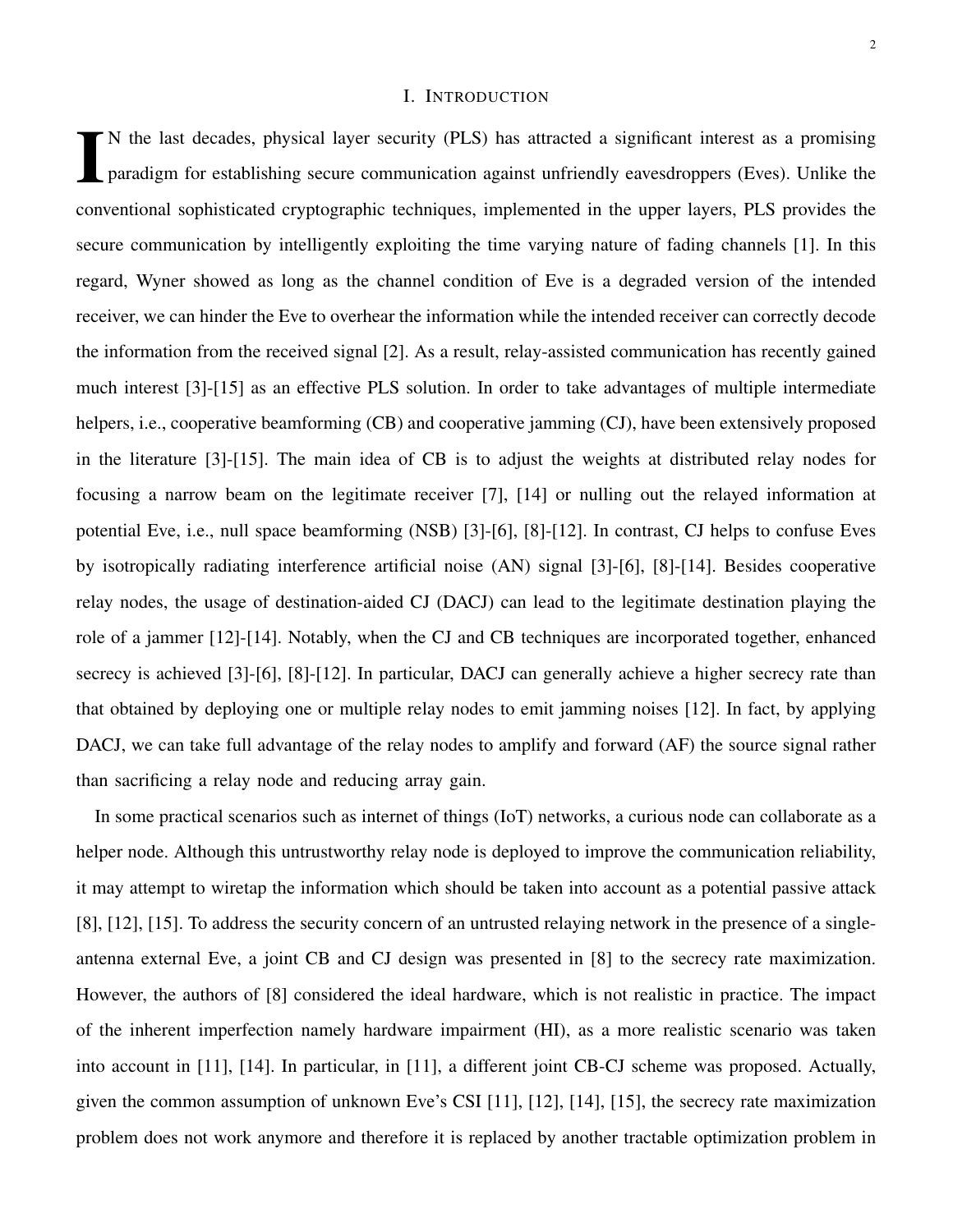which the power assigned for information transmission is minimized such that it needs to be sufficient for satisfying the minimum required quality of service (QoS) at the destination. Hence the remainder power budget can be allocated to maximize the jamming sources in order to enhance the security of the system. This design leads to a sub-optimal but adequate solution.

In this paper, we assume perfect CSI at the transmitter (CSIT) and the receiver (CSIR).<sup>[1](#page-2-0)</sup> It should be noted that the assumption of perfect CSI knowledge is ideal, however, the result obtained in this paper provides the performance limit for practical HI relaying communication systems. Given these cases, despite the adequate PLS design proposed by [\[11\]](#page-29-3), the maximized secrecy rate cannot be achieved. Additionally, regarding the solution proposed in [\[8\]](#page-28-5), although the authors presumed the external Eve, having known CSI, they considered unrealistic assumptions of sum power constraint at the relays together with perfect hardware. Moreover, because of the single antenna Eve, considered in [\[8\]](#page-28-5), the proposed design cannot be generalized to more difficult scenarios, in the sense of security, where the Eve has been equipped with multi-antenna.

This paper goes beyond the two abovementioned studies of [\[8\]](#page-28-5) and [\[11\]](#page-29-3) by investigating a joint CB-CJ design with the goal of secrecy rate maximization. More explicitly, by considering realistic HIs in an untrusted cooperative network in the presence of a multi-antenna external Eve, the relay beamformer and transmit powers are jointly designed so that the achievable secrecy rate (ASR) is maximized. For this problem, both the total power budget constraint for the whole network and individual power constraint at each node, are considered. To combat the combined eavesdropping attacks by untrusted nodes and external Eve, the DACJ is selected for the first phase and the idle source node is firstly configured to serve as the jammer for the second phase. As the formulated optimization problem is non-linear and non-convex, that is NP-hard, the alternative solution is to deploy NSB at the cooperative relay nodes to cancel out the information leakage at Eve, resulting in a simpler non-convex optimization problem. Thanks to NSB the second cooperative phase is secured and we no longer need to employ jamming and thus the source node, which was earlier activated to serve as a jammer in the second phase, might remain silent during this phase. To solve the corresponding optimization problem we resort to the sequential parametric convex approximation (SPCA) methodology [\[19\]](#page-29-4), [\[20\]](#page-29-5), leading to a tradeoff between computational complexity and optimality of the solution. SPCA results in an iterative algorithm wherein the non-convex feasible

<span id="page-2-0"></span> $1$ <sup>1</sup>To practice, there are many practical scenarios where the Eve' CSI is available. This assumption corresponds to the scenarios where Eve is one of the network's users, but has not been authorized to receive the current services offered by the source [\[5\]](#page-28-6), [\[6\]](#page-28-4), [\[8\]](#page-28-5). Furthermore, even for a passive Eve, due to the local oscillator power inadvertently leaked from the receiver RF front-end, Eve's CSI can be estimated [\[18\]](#page-29-6).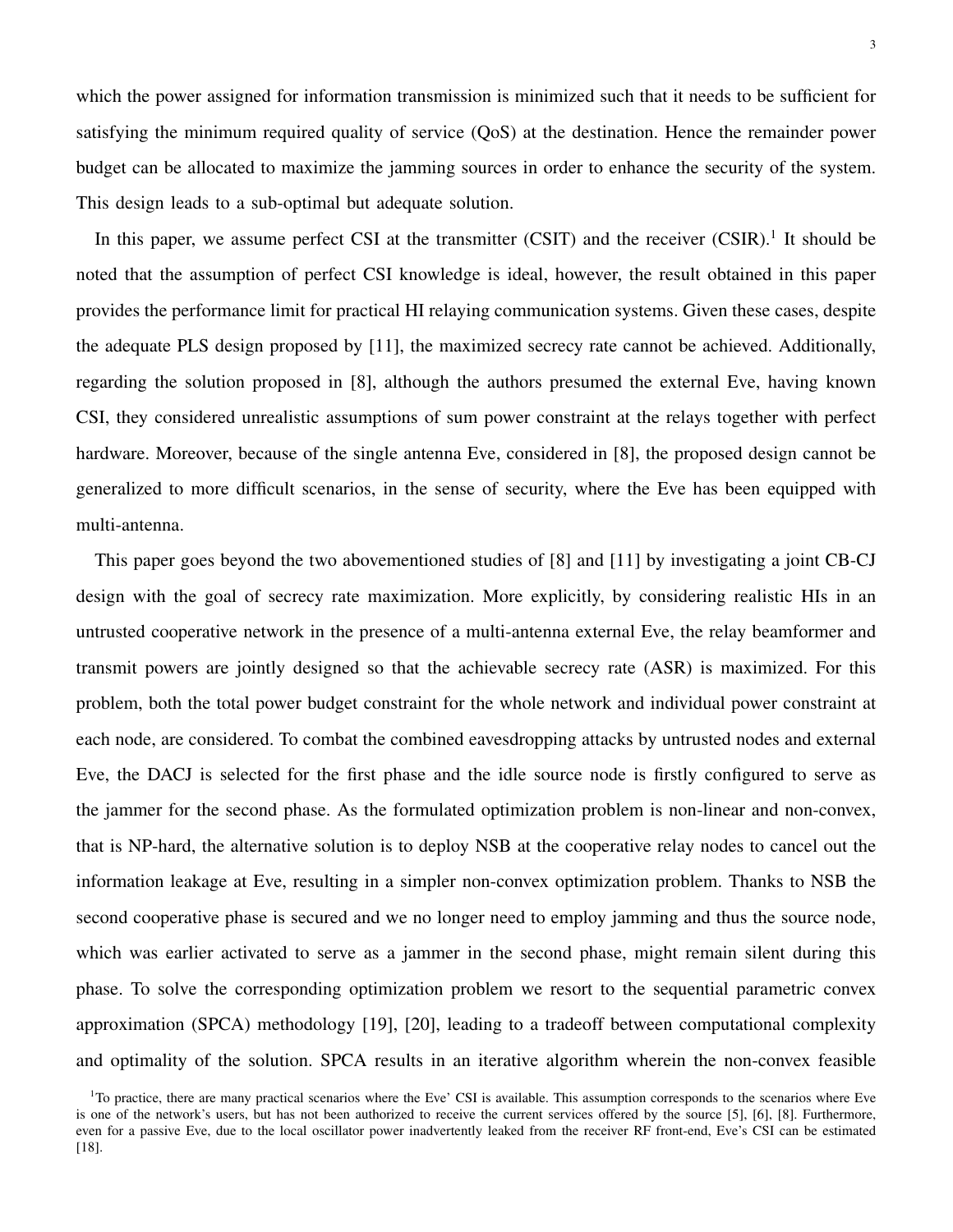set is suitably approximated by a convex feasible set at each iteration. Using this convex approximation, a sequence of convex programs can be efficiently solved, instead. In order to prevent any failure due to infeasibility we also develop an iterative initialization algorithm to find the feasible initial point of the original problem instead of an arbitrary point, as in the conventional SPCA [\[19\]](#page-29-4), [\[20\]](#page-29-5). Despite the excellent results, the computational complexity order of numerical SPCA-based solution is significantly increased upon increasing the network dimension including the number of users, relay nodes, and number of antennas equipped at each node. This will be verified both analytically and through simulation results in this paper.

Satisfying low-latency requirement, as one of the main Key Performance Indicators (KPIs) of beyond 5G (B5G) [\[23\]](#page-30-0) communications, would be specifically challenging in face of high computational load due to large-scale scenarios. To circumvent this issue, artificial intelligence (AI)-enabled communications comes into prominence. A subset of key-enabling technologies of AI, so-called deep learning (DL), is key due to its nonlinear modeling ability to solve complicated problems. To be specific, the stronger computing rate and lower price of deep neural networks (DNN) make it more practical in wider scenarios, e.g., system performance analysis [\[26\]](#page-30-1) and wireless resource management [\[27\]](#page-30-2)-[\[31\]](#page-30-3). Given the capability of DNN in reducing the computational cost, we have developed a DL-based approach to solve the nonconvex optimization problem. In the proposed DL approach, the DNN model is firstly trained to extract a relationship between the system parameters and optimization variables. Using this relationship, the ASR performance can be efficiently predicted.

In summary, the main contributions of this paper are:

- Taking into account the HIs, and both the total power budget constraint for the whole network and individual power constraint at each node, we propose a novel approach to jointly optimizing the relay beamformer and transmit powers aimed at maximizing the ASR. While to safeguard the first transmission phase the DACJ strategy is opted, the security of the second phase is guaranteed by deploying NSB at the relay nodes.
- To maximize the ASR, an iterative algorithm is proposed through solving the non-convex optimization problem iteratively. We use the SPCA method to obtain a suboptimal solution. Morever, to avoid any failure due to infeasibility, an initialization algorithm is proposed to find the feasible initial point of the original problem.
- Despite the similar scenario in [\[11\]](#page-29-3) with unknown Eve's CSI assumption, our numerical results show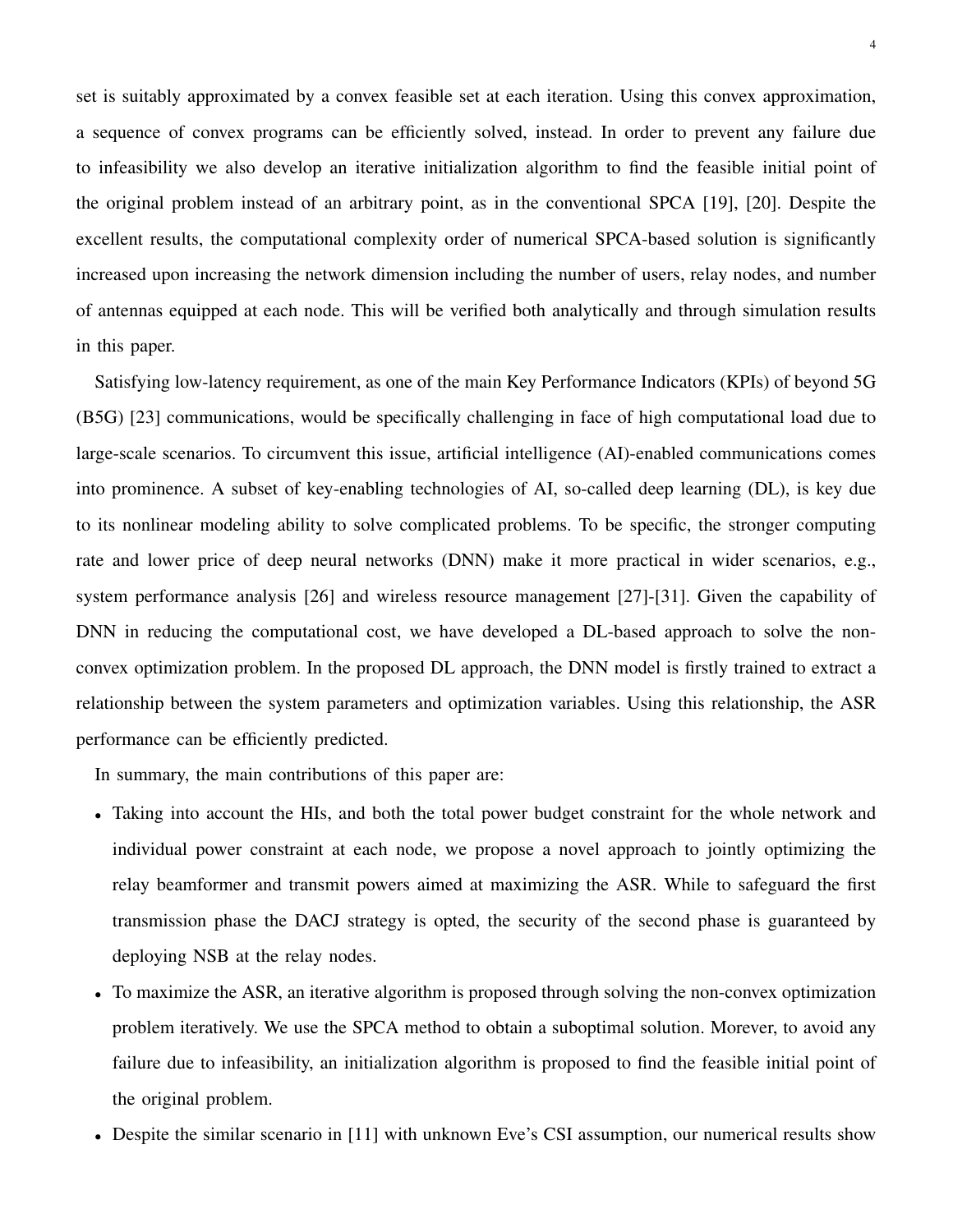that its performance is significantly lower compared to the performance of the proposed approach. This is because the proposed approach directly maximizes the ASR and considerably outperforms the approach in [\[11\]](#page-29-3). Therefore, our proposed scheme can be regarded as a upper bound though some relaxation is adopted to overcome the nonconvexity.

- Due to unknown Eve's CSI assumption in [\[11\]](#page-29-3), a relay selection algorithm, namely hybrid assisted cooperative jamming (HACJ), which selects the jammer node among relay nodes and destination, is needed to improve the secrecy. However, we can get rid of the computational load imposed by relay selection using simple DACJ, achieving better performance than HACJ. This is because, assuming perfect CSIT and CSIR, instead of choosing a relay node as a jammer the entire potential of relay nodes are preferred to forming a centralized beam towards the legitimate destination whilst completely nulling out the leakage at Eve.
- To deal with high computational load imposed by large-scale scenarios, a deep learning-based approach is also proposed where a DNN model is trained to extract a relationship between the system parameters and optimization variables. Using this relationship, the ASR performance can be efficiently predicted and maximized. This model can be generalized to various optimization problems, leading to SPCA-based solution.

The rest of this paper is organized as follows. The system model is provided in Section II. Section III presents the problem formulation and the corresponding optimization problem. Section IV obtain the proposed SPCA-based solution and converts the non-convex problem into a convex problem. The feasible initialization procedure is provided in Section V. The deep learning scheme with the aim of reducing the computational cost in large-scale scenarios is presented in section VI. Complexity analysis of the proposed scheme is evaluated in Section VII. In Section VIII, simulation results are presented to show the effectiveness of the proposed method, and finally the paper is concluded in Section IX.

*Notation:* Vectors and matrices are denoted by lower-case and upper-case boldface symbols, respectively.  $(.)^T$ ,  $(.)^*$ ,  $(.)^H$ , and  $(.)^{-1}$  denote the transpose, conjugate, conjugate transpose, and inverse of a matrix respectively.  $\Re(e)$  denote the real part of a complex variable, and  $\Im(m)$  denote the imaginary part of a complex variable. We use  $\mathbb{E}\{\cdot\}$  and  $\triangleq$  to denote the expectation and definition operations, respectively. A complex Gaussian random variable with mean  $\mu$  and variance  $\sigma^2$  reads as  $\mathcal{CN}(\mu, \sigma^2)$ . Notation Vec(H) convert matrix H in single column vector, and  $I_N$  denotes  $N \times N$  identity matrix. Also,  $\mathbb{R}^{N \times 1}$  and  $\mathbb{C}^{N \times 1}$ denote the set of real and complex N-dimentional vector, repectively.  $\mathbb{C}^{N \times N}$  stands for an  $N \times N$  complex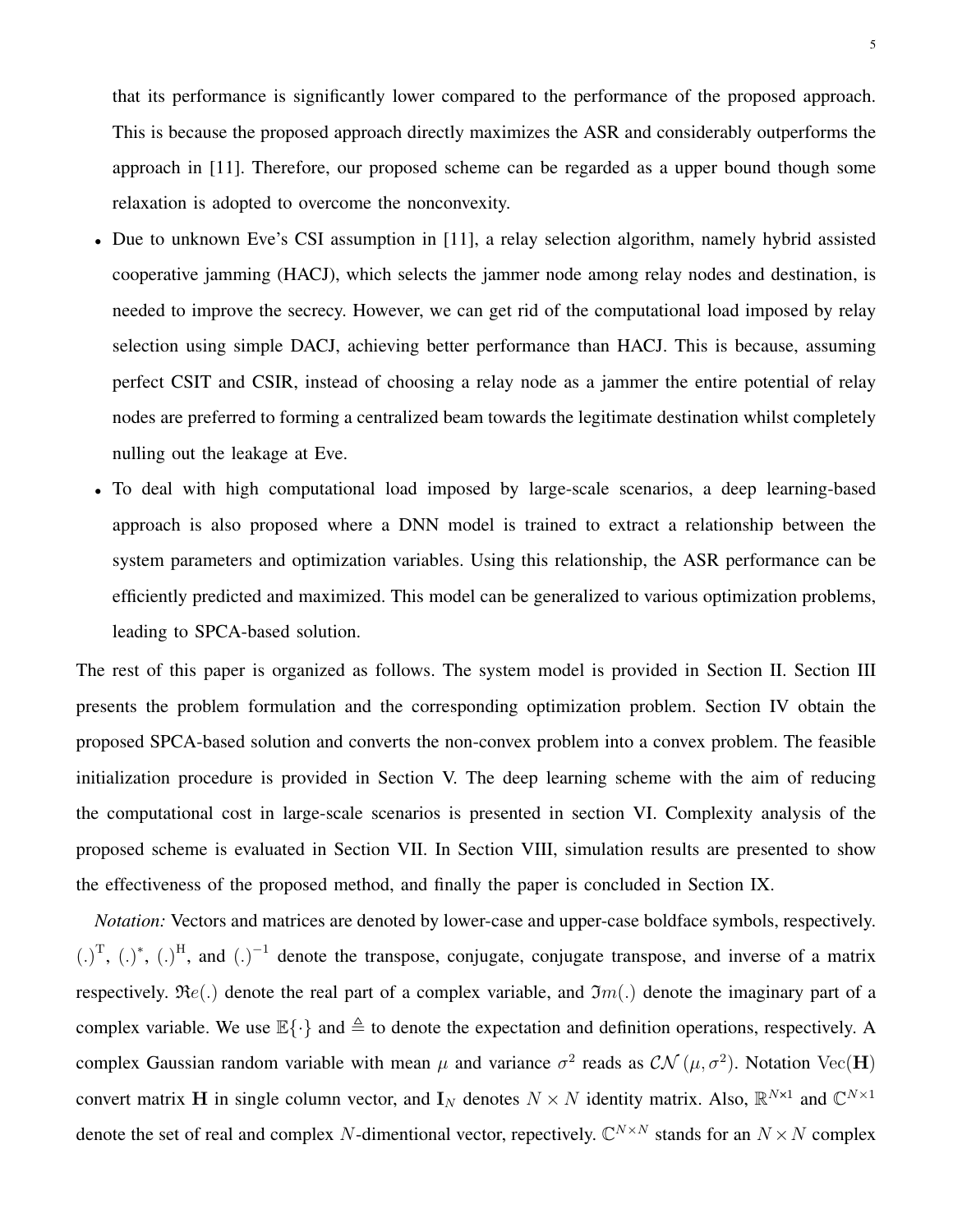

Fig. 1. The considered cooperative network.

matrix.

#### II. SYSTEM MODEL

A wireless network is considered, as shown in Fig.1, in which a source node  $(S)$  aims to convey the confidential message to a legitimate destination  $(D)$  with the aid of N distributed intermediate relay node available in the set of  $\mathbf{R} \triangleq \{R_i\}_{i=1}^N$ , in the presence of an external eavesdropper E. The relay nodes in our network are semi-trusted [\[8\]](#page-28-5), i.e., they are trusted to send the accurate CSIs to  $S$  via relay's cooperation while they are untrustworthy for retransmitting the confidential information. It is noteworthy that the term "curious node" throughout the paper comprises both the untrusted relay nodes and external Eve. We further assume that the untrusted relays are deployed in non-colluding settings. Besides, given that all nodes are subjected to the half-duplex constraint and also there is no direct connection between S and D, data transmission takes place in two consecutive time-slots. We suppose that  $E$  is equipped with  $N_E$  antenna while all the other nodes have a single antenna. In our study, all the channels are modelled as block-fading with channel reciprocity [\[9\]](#page-28-7). In phase I, while  $S$  broadcasts the information signal with power  $0 < P_s \leq P_T$ , the destination node (D) is configured to send the interference signal with power  $0 < P_{J_1} \le \bar{P}_{J_1}$  with the aim of confusing the curious nodes. During the second phase of transmission, called relaying phase, the untrusted amplify-and-forward  $(AF)$  relays within set R adopt the distributed beamforming to forward the received signal towards the legitimate terminal D. The power consumed by R is represented by the vector  $\mathbf{P}_R \triangleq [P_{R_1}, P_{R_2}, \dots, P_{R_N}]^T \in \mathbb{R}^{N \times 1}$ , and  $P_{R_l}$  therein denotes the power consumption at *l*-th relay node  $R_l$ ,  $\forall l \in \mathcal{L}$  with  $\mathcal{L} \triangleq \{1, 2, ..., N\}$ . Notably, in the relaying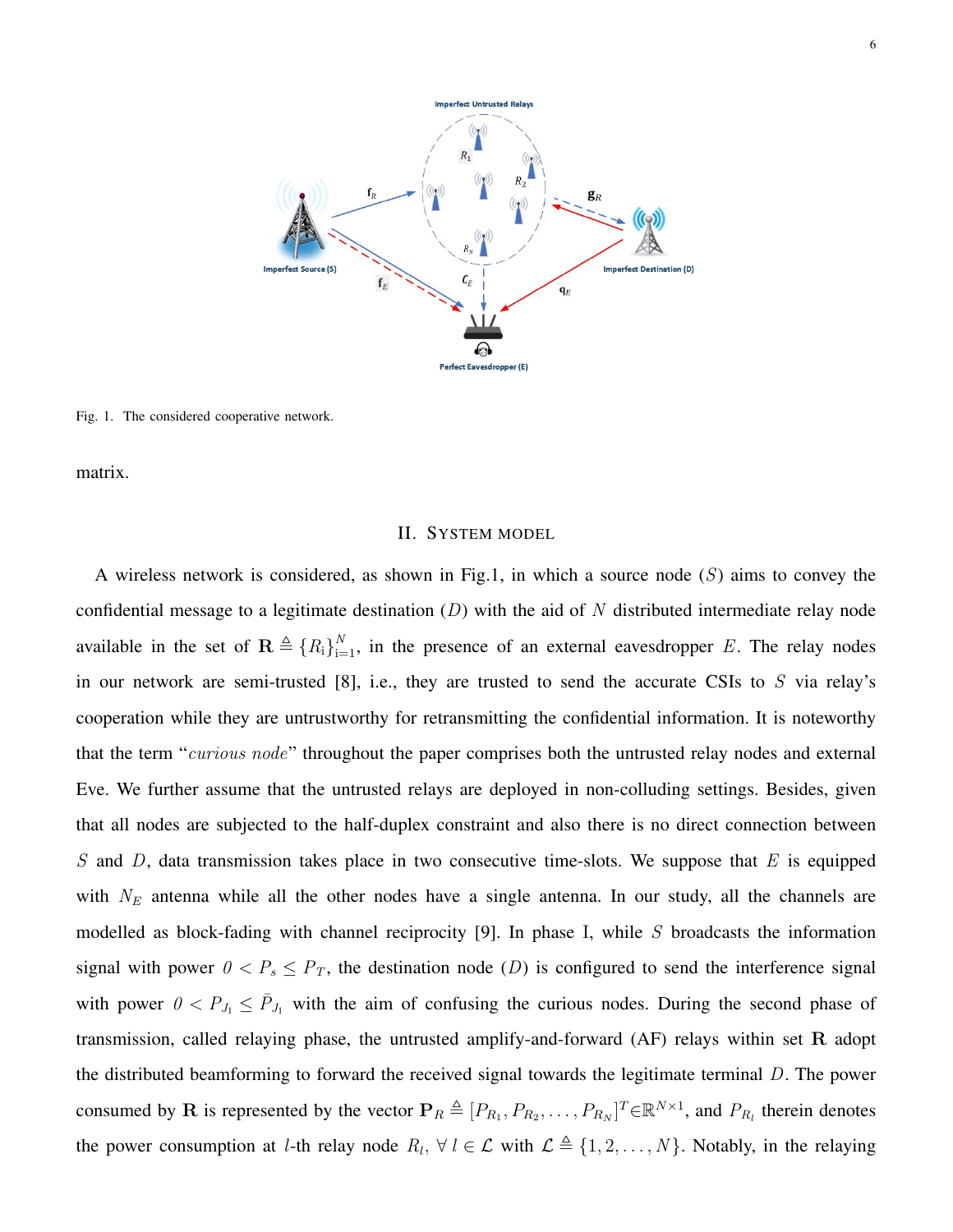phase, although the untrusted relays cannot decipher the information, they provide another chance for  $E$  to extract the information. As such, we should secure the system only against the Eve in this phase. Hence, in the relaying phase in order to combat the eavesdropper's attack, we deploy the source node  $(S)$ for injecting jamming signal with power  $0 < P_{J_2} \le \bar{P}_{J_2}$ .

The statistical behaviour of HI at node  $i \in \{S, \mathbf{R}, D\}$  is characterized by exploiting the generalized system model of [\[10\]](#page-29-7). Note that the ideal hardware eavesdropper is considered in this paper which implies the worst-case condition in terms of secrecy performance. Accordingly, denoting the impairment levels at Tx and Rx segments respectively by the so-called error vector magnitude  $(EVM)^2$  $(EVM)^2$  parameters  $k_i^t$ and  $k_i^r$ , defined as the ratio of the average distortion magnitude to the average of signal magnitude, the distortion noise appeared at each node are presented as:  $\boldsymbol{i}$ .  $\eta_s^t \sim \mathcal{CN}(0, P_s k_s^t)$ <sup>2</sup>), **ii.**  $\eta_{J_1}^t \sim \mathcal{CN}(0, P_{J_1} k_{J_1}^t)$  $^{2}$ ), iii.  $\eta_{J_2}^t \sim \mathcal{CN}(0, P_{J_2} k_{J_2}^t)$  $\hat{\bm{\eta}}_D^2 \sim \mathcal{CN}(0,k_D^{r-2}\sum_{i=1}^N P_{R_i} |g_{R_i}|^2), \ \bm{\nu} \text{,} \ \bm{\eta}_R^r \sim \mathcal{CN}\left(0,k_R^{r-2}\bm{\Pi}\left(P_s,P_{J_1}\right)\right), \ \bm{\nu i} \text{,}$  $\boldsymbol{\eta}_R^t \sim \mathcal{CN}\left(0, {k_R^t}^2 \boldsymbol{\Lambda}\left(\mathbf{P}_R\right)\right), \text{ where: } \boldsymbol{\Lambda}\left(\mathbf{P}_R\right) \triangleq \text{diag}(\mathbf{P}_R), \text{ and}$ 

$$
\Pi(P_s, P_{J_1}) \triangleq \text{diag}\left[\left(P_s|f_{R1}|^2 + P_{J_1}|g_{R1}|^2\right),\right.\left.\left.\dots, \left(P_s|f_{R_N}|^2 + P_{J_1}|g_{R_N}|^2\right)\right],
$$

where  $f_R \triangleq [f_{R,1}, f_{R,2}, \ldots, f_{R,N}]^T$  and  $g_R \triangleq [g_{R,1}, g_{R,2}, \ldots, g_{R,N}]^T$  represent the complex-valued channel coefficients from the  $S \to \mathbf{R}$  and  $\mathbf{R} \to D$ , respectively.

#### *A. Signal Representation*

As discussed above, during the first phase, while  $S$  broadcasts the unit power information symbol  $x_s$ , i.e.,  $\mathbb{E}\{|x_s|^2\} = 1$ , the destination (D) radiates the normalized power jamming signal  $z_1$ , i.e.,  $\mathbb{E}\{|z_1|^2\} = 1$ , to cover the information transmission. The signals received at untrusted relay nodes R, i.e.,  $y_R \in \mathbb{C}^{N \times 1}$ , and E during phase I, i.e.,  $y_E^{(1)} \in \mathbb{C}^{N_E \times 1}$  can be represented by :

$$
\mathbf{y}_R = \left(\sqrt{P_s}x_s + \eta_s^t\right)\mathbf{f}_R + \left(\sqrt{P_{J_1}}z_1 + \eta_{J_1}^t\right)\mathbf{g}_R + \boldsymbol{\eta}_R^r + \mathbf{n}_R,\tag{1}
$$

$$
\mathbf{y}_{E}^{(1)} = \left(\sqrt{P_s}x_s + \eta_s^t\right)\mathbf{f}_E + \left(\sqrt{P_{J_1}}z_1 + \eta_{J_1}^t\right)\mathbf{q}_E + \mathbf{n}_E^{(1)},\tag{2}
$$

where  $f_E \in \mathbb{C}^{N_E \times 1}$  and  $q_E \in \mathbb{C}^{N_E \times 1}$  denote the complex-valued channel coefficients of the  $S \to E$ and  $D \to E$  links, respectively.  $\mathbf{n}_R \in \mathbb{C}^{N \times 1}$  and  $\mathbf{n}_E^{(1)} \in \mathbb{C}^{N_E \times 1}$  respectively denote the additive noise at the

<span id="page-6-0"></span><sup>2</sup>The EVM, can be measured directly in practice [\[24\]](#page-30-4), e.g., 3GPP LTE has EVM requirements in the range of  $k_i^t$ ,  $k_i^r \in [0.08, 0.175]$ .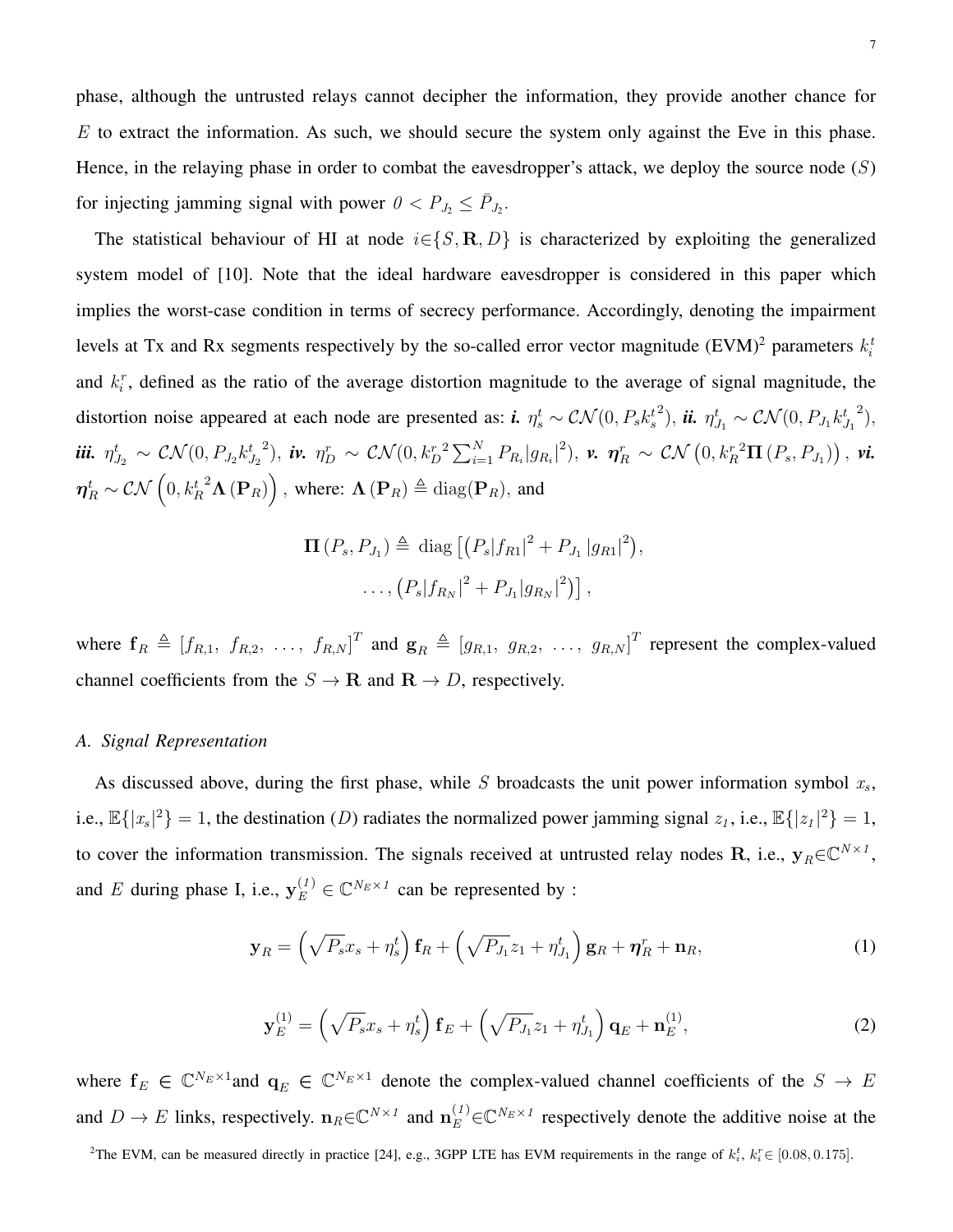relay nodes and  $E$  in phase I. In relaying phase, the received signal at R is amplified and forwarded towards D. The transmitted signal by R is  $x_R = W^H y_R$ , in which the weight matrix W is in the form of  $\mathbf{W} \triangleq \text{diag}\{\mathbf{w}\}\$  with the normalized vector  $\mathbf{w} \triangleq [w_1, w_2, \dots, w_N]^T \in \mathbb{C}^{N \times 1}$  and  $w_l, \forall l \in \mathcal{L}$ , therein indicates the beamforming weight adopted by the  $l$ -th relay. In the meantime, as mentioned before,  $S$  jams through the unit power jamming signal  $z_2$ . Accordingly, the received signals at  $D$ , which decodes the information by self-interference cancellation, and  $E$  becomes :

$$
y_{\rm D} = \mathbf{g}_{R}^{T} \left( \mathbf{x}_{R} + \boldsymbol{\eta}_{R}^{t} \right) + \eta_{D}^{r} + n_{D} = \sqrt{P_{s}} \mathbf{g}_{R}^{T} \mathbf{W}^{H} \mathbf{f}_{R} x_{s} + \overline{n}_{D},
$$
  
\n
$$
\mathbf{y}_{E}^{(2)} = \mathbf{C}_{E} \left( \mathbf{x}_{R} + \boldsymbol{\eta}_{R}^{t} \right) + \left( \sqrt{P_{J_{2}}} z_{2} + \eta_{J_{2}}^{t} \right) \mathbf{f}_{E} + \mathbf{n}_{E}^{(2)}
$$
  
\n
$$
= \sqrt{P_{s}} \mathbf{C}_{E} \mathbf{W}^{H} \mathbf{f}_{R} x_{s} + \sqrt{P_{J_{1}}} \mathbf{C}_{E} \mathbf{W}^{H} \mathbf{g}_{R} z_{1} + \sqrt{P_{J_{2}}} \mathbf{f}_{E} z_{2} + \overline{\mathbf{n}}_{E}^{(2)},
$$
\n(4)

where the *l*-th column of matrix  $C_E \in \mathbb{C}^{N_E \times N}$ , i.e.,  $C_{E,l} \in \mathbb{C}^{N_E \times 1}$ , denotes the complex-valued channel coefficient from  $R_l \to E$ ,  $\forall l \in \mathcal{L}$ .  $\overline{n}_D \triangleq \mathbf{g}_R^T \mathbf{W}^H \mathbf{f}_R \eta_s^t + \mathbf{g}_R^T \mathbf{W}^H \mathbf{g}_R \eta_{J_1}^t + \mathbf{g}_R^T \mathbf{W}^H \boldsymbol{\eta}_R^r + \mathbf{g}_R^T \mathbf{W}^H \mathbf{n}_R + \mathbf{g}_R^T \boldsymbol{\eta}_R^t +$  $\eta^r_D + n_D, \text{ and } \overline{\mathbf{n}}^{(2)}_E \triangleq \mathbf{C}_E \mathbf{W}^H \mathbf{f}_R \eta^t_s + \mathbf{C}_E \mathbf{W}^H \mathbf{g}_R \eta^t_{J_1} + \eta^t_{J_2} \mathbf{f}_E + \mathbf{C}_E \mathbf{W}^H \boldsymbol{\eta}^r_R + \mathbf{C}_E \mathbf{W}^H \mathbf{n}_R + \mathbf{C}_E \boldsymbol{\eta}^t_R + \mathbf{n}^{(2)}_E$  $E^{(2)}$  and  $n_D$  and  $n_E^{(2)} \in \mathbb{C}^{N_E \times 1}$  represent the additive noise at D and E, during the relaying phase, respectively. We normalize the power of  $z_2$ , as well, i.e.,  $\mathbb{E}\{|z_2|^2\} = 1$  [\[8\]](#page-28-5).

Note that,  $x_R$  have to meet not only the individual power constraint at each relay node [\[6\]](#page-28-4), [\[25\]](#page-30-5) but also the total power constraint of the whole network given by:

$$
P_{R_l} = \mathbb{E}\left\{|x_{R,l}|^2\right\} \le Q_l, \forall l \in \mathcal{L},\tag{5}
$$

$$
P_{tot} = P_{R,tot} + P_s + P_{J_1} + P_{J_2} \le Q_{tot},\tag{6}
$$

where  $P_{R,tot} = \mathbb{E} \left\{ \mathbf{x}_R^H \mathbf{x}_R \right\} = \sum_{l=1}^N \mathbb{E} \left\{ |x_{R,l}|^2 \right\}$  stands for the power consumed by R to retransmit the signal.  $Q_l$  denotes the transmit power budget of the *l*-th relay node, and  $Q_{tot}$  is the total power constraint of the whole network. Given that  $a^T \cdot diag(b^*) = b^H \cdot diag(a)$ , by defining  $G_R \triangleq diag(g_R)$ , one can rewrite Eq. (3) as:

$$
y_{\rm D} = \sqrt{P_s} \mathbf{w}^H \mathbf{G}_R \mathbf{f}_R x_s + \bar{n}_D, \tag{7}
$$

The equivalent model for the legitimate node D is a SISO system as shown in  $(7)$ , whilst E exploits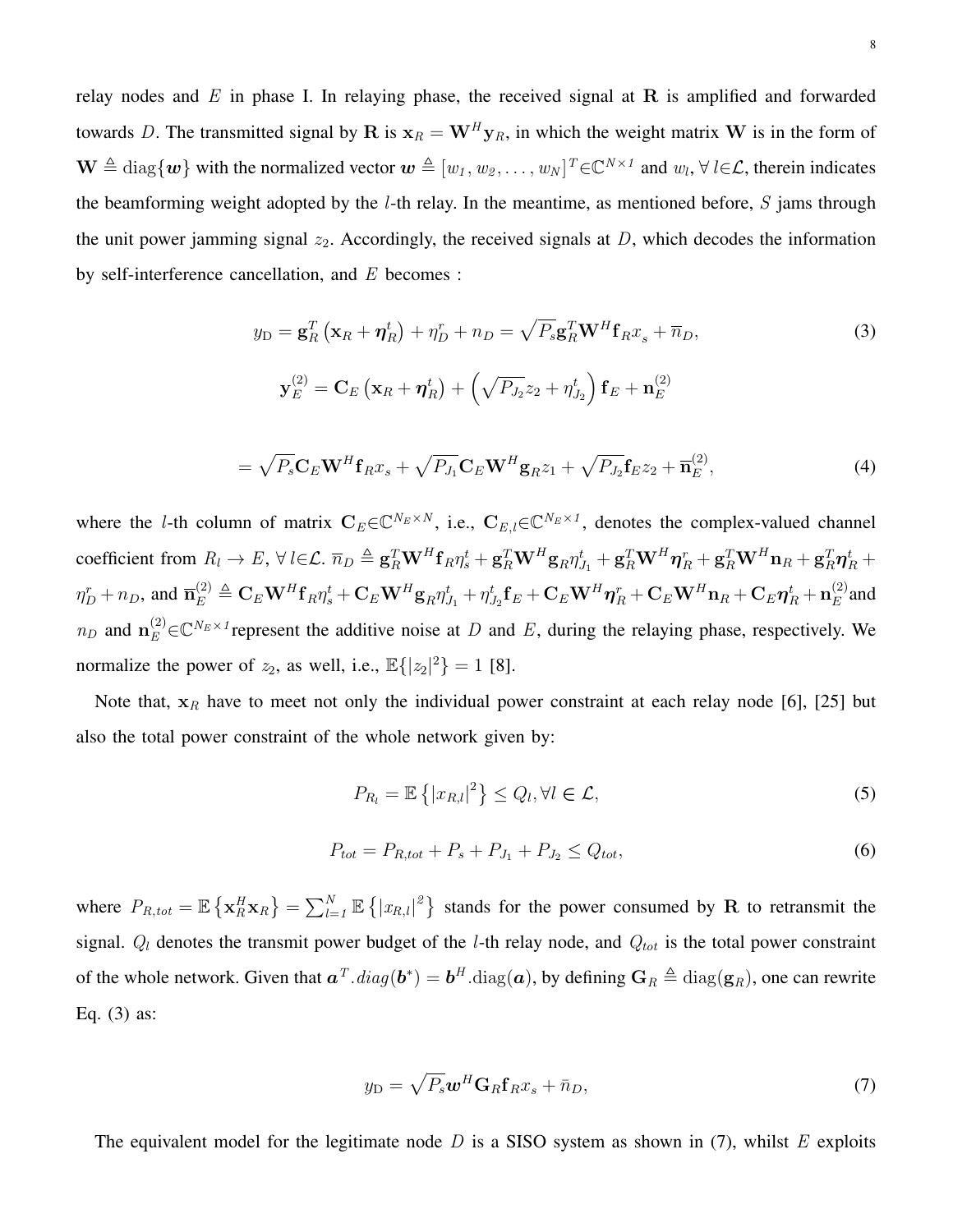the information received from both phases to extract the information by incorporating the observations of two phases, as it was obtained in (2) and (4), as follows :

$$
\mathbf{y}_{\mathrm{E}} = \mathbf{H}_{E} x_s + \mathbf{n}_E, \tag{8}
$$

where we have:

$$
\mathbf{H}_{E} = \left[ \begin{array}{c} \sqrt{P_{s}} \mathbf{f}_{E} \\ \sqrt{P_{s}} \mathbf{C}_{E} \mathbf{F}_{R} \boldsymbol{w}^{*} \end{array} \right], \ \mathbf{n}_{E} = \left[ \begin{array}{c} \overline{\mathbf{n}}_{E}^{(1)} \\ \sqrt{P_{J_{1}}} \mathbf{C}_{E} \mathbf{G}_{R} \boldsymbol{w}^{*} z_{1} + \sqrt{P_{J_{2}}} \mathbf{f}_{E} + \overline{\mathbf{n}}_{E}^{(2)} \end{array} \right], \tag{9}
$$

with  $\mathbf{F}_R \triangleq \text{diag}(\mathbf{f}_R)$  and  $\overline{\mathbf{n}}_E^{(1)} \triangleq \sqrt{P_{J_1}} \mathbf{q}_E z_1 + \mathbf{f}_E \eta_s^t + \mathbf{q}_E \eta_{J_1}^t + \mathbf{n}_E^{(1)}$  $E^{(1)}$ . In addition,  $n_E$  is zero-mean Gaussian vector with covariance matrix  $\mathbf{Q}_E = \mathbb{E} \left\{ \mathbf{n}_E \mathbf{n}_E^H \right\} \in \mathbb{C}^{2N_E \times 2N_E}$ . All the local noise terms  $n_D$ ,  $\mathbf{n}_E^{(1)}$  $_{E}^{\left( 1\right) },\overline{\mathbf{n}}_{E}^{\left( 2\right) }$  $E^{(2)}$  and  $n_R$  are zero-mean and independent complex Gaussian random variables  $(r.v.s)$  with variance  $\sigma^2$ . Both the jamming signals  $z_1$  and  $z_2$  are assumed to be complex Gaussian  $r.v.s$ , as well.

The end-to-end information rate  $I(y_D; x_s)$  achieved by the legitimate terminal is given by:

$$
I(y_D; x_s) = \frac{1}{2} \log_2 \left( 1 + \frac{P_s \boldsymbol{w}^H \boldsymbol{\Phi}_{Gf} \boldsymbol{w}}{\boldsymbol{w}^H \boldsymbol{\Psi}_k \left( P_s, P_{J_1} \right) \boldsymbol{w} + \tau_{RD} \mathbf{g}_R^T \boldsymbol{\Lambda}(\boldsymbol{P}_R) \mathbf{g}_R^* + \sigma^2} \right), \tag{10}
$$

with  $\Psi_k(P_s, P_{J_1}) \triangleq P_{J_1} k_{J_1}^{t-2} \Phi_{Gg} + P_{J_1} k_R^{r-2} \Phi_{GG} + P_s k_s^{t-2} \Phi_{Gf} + P_s k_R^{r-2} \Phi_{GF} + \sigma^2 \Phi_{G}$ , with  $\Phi_{Gf} \triangleq \mathbf{G}_R \mathbf{f}_R \mathbf{f}_R^H \mathbf{G}_R^H$ ,  $\begin{aligned} \boldsymbol{\Phi}_{Gg} \: &\triangleq \: \mathbf{G}_R \mathbf{g}_R \mathbf{g}_R^H \mathbf{G}_R^H, \: \boldsymbol{\Phi}_{GG} \: \triangleq \: \text{diag} \left( \left[ |g_{R_1}|^4 \, , \ldots , |g_{R_N}|^4 \right] \right), \: \boldsymbol{\Phi}_{GF} \: \triangleq \: \mathbf{G}_R \mathbf{F}_R \mathbf{F}_R^H \mathbf{G}_R^H, \: \boldsymbol{\Phi}_{G} \: \triangleq \: \mathbf{G}_R \mathbf{G}_R^H \: \text{ , and} \end{aligned}$  $\tau_{RD} \triangleq k_R^{t^2} + k_D^r$ 2 .

The information leakage at  $R_l$ , i.e.,  $I(y_{R_l}; x_s)$ , is also obtained as:

$$
I(y_{R_l}; x_s) = \frac{1}{2}\log_2\left(1 + \Omega_l^D\right) , \qquad (11)
$$

where  $\Omega_l^D \triangleq \frac{P_s |f_{R_l}|^2}{P_{l,TR_l} |g_{R_l}|^2 + P_s \tau}$  $\frac{P_s |f_{Rl}|^2}{P_{J_1} \tau_{RJ_1} |g_{Rl}|^2 + P_s \tau_{RS} |f_{Rl}|^2 + \sigma^2}$  with  $\tau_{RS} \triangleq k_s^{t^2} + k_R^{rt}$ <sup>2</sup> and  $\tau_{RJ_1} \triangleq 1 + k_{J_1}^{t^2} + k_R^r$ 2 , stands for the measured SINR at  $R_l$  in the presence of jammer node D.

Notably, while each of the untrusted relays adopts the selection combining (SC) technique to extract the information symbol based on its own observation [\[8\]](#page-28-5), Eve attempts to get more information through combining its observations from both phases. Hence, considering that Eve sees an equivalent  $1 \times 2N_E$ SIMO system, the corresponding information leakage  $I(y_E; x_s)$ , is:

$$
I(y_E; x_s) = \frac{1}{2}\log_2\left[\det\left(\mathbf{I}_{2N_E} + \mathbf{H}_E\mathbf{H}_E^H\mathbf{Q}_E^{-1}\right)\right],\tag{12}
$$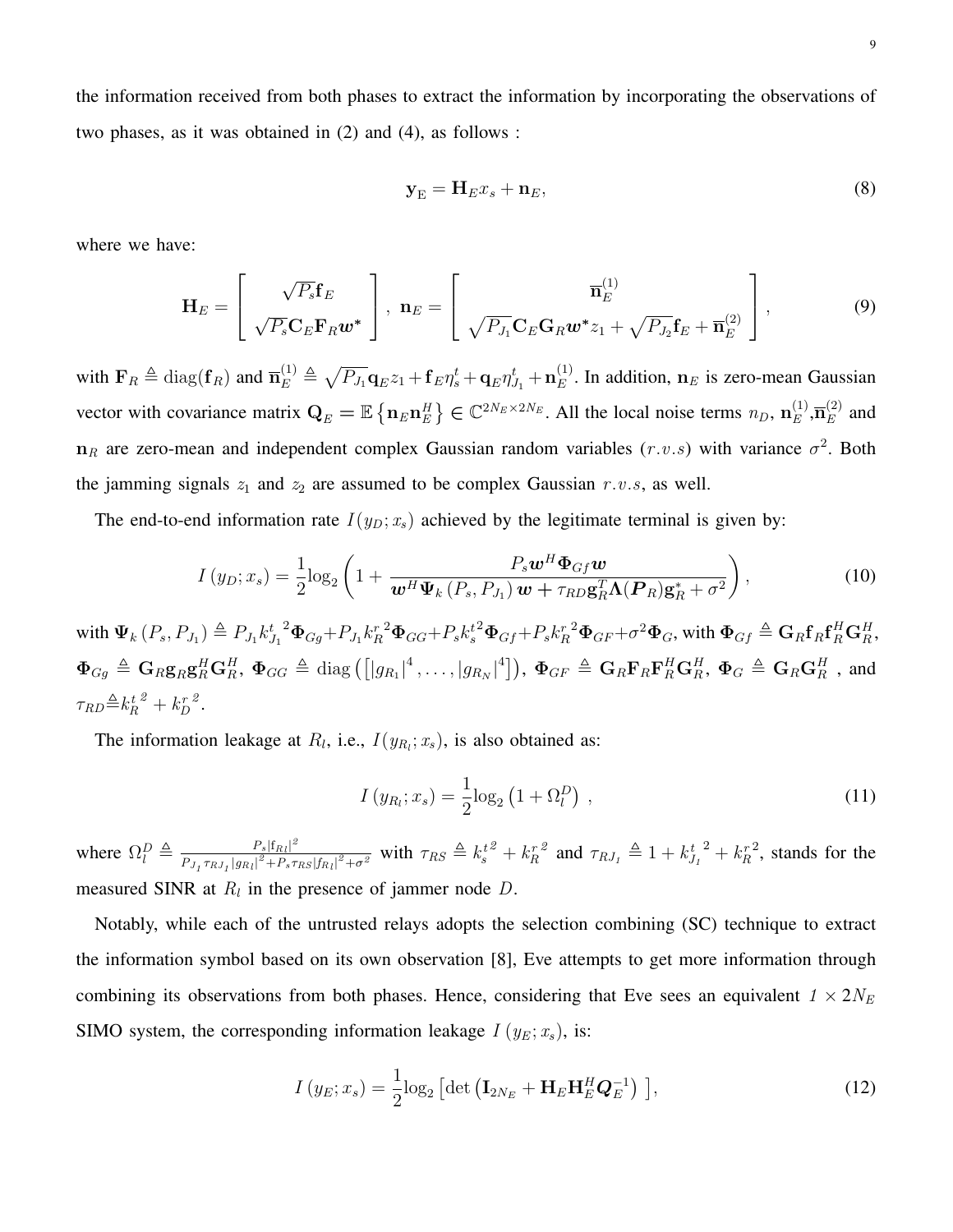#### III. PROPOSED SECRECY SCHEME

The security issue can be addressed through maximizing the ASR, yielding the optimal solution. Therefore, the ASR in the presence of both  $E$  and untrusted relays is evaluated by [\[12\]](#page-29-2):

$$
R_s = \max \left[ I\left(y_D; x_s\right) - \max_{i \in \{R, E\}} I\left(y_i; x_s\right) \right]^+, \tag{13}
$$

where  $[a]^+ = \max(0, a)$ , and  $I(:,.)$  denotes the mutual information.

From the perspective of secrecy capacity, the optimal strategy is to maximize  $R_s$ , i.e.,  $R_s^{max} \triangleq \max R_s$ , by searching the optimal  $w, P \triangleq [P_{J_1}, P_{J_2}, P_s]^T$ . Along this line, substituting (11)-(13) into (10) yields the objective function which is neither convex nor concave and thus solving the resultant maximization problem will be difficult. Some numerical methods, e.g., the gradient method or the Newton's method, can be utilized to exhaustively search for the local optimum though we cannot guarantee the optimality of the so-obtained solution. To facilitate the joint design over  $w$ ,  $P$ , a sub-optimal criteria will be presented in the following section. With the aim of maximizing the secrecy rate, we wish to increase  $I(y_D; x_s)$  as much as possible while keeping the information leakage at the curious nodes as small as possible. Towards this end, beamforming by distributed relay nodes should be designed such that the information leakage at E in phase II, will be thoroughly eliminated. These will be fulfilled by designing w such that it falls into the null space of the equivalent channel of the relay link from S to E, i.e.  $C_E F_R w^* = 0$ . Thanks to NSB described above, the information leakage at *E* was completely eliminated in phase II and thus we can set  $P_{J_2} = 0$ . Therefore, we can shorten the vector of P to  $\bar{P} \triangleq [P_{J_1}, P_s]^T$ . Now, by substituting  $\Lambda(\mathbf{P}_R) \triangleq \mathbf{W}^H \Upsilon_k (\bar{\mathbf{P}}) \mathbf{W}$ , where we have  $\Upsilon_k (\bar{\mathbf{P}}) \triangleq P_s (1 + \tau_{RS}) \mathbf{F}_R \mathbf{F}_R^H + P_{J_1} \tau_{RJ_1} \mathbf{G}_R \mathbf{G}_R^H + \sigma^2 \mathbf{I}_N$ , into (11) and after some manipulations (11) and (13) can be reformulated as:

$$
I(y_D; x_s) = \frac{1}{2} \log_2 \left( 1 + \frac{P_s \boldsymbol{w}^H \boldsymbol{\Phi}_{Gf} \boldsymbol{w}}{\boldsymbol{w}^H \widetilde{\boldsymbol{\Psi}}_k (\bar{\mathbf{P}}) \boldsymbol{w} + \sigma^2} \right),
$$
(14)

$$
I(y_E; x_s) = \frac{1}{2} \log_2 \left( 1 + P_s \mathbf{f}_E^H \left( \tau_{J_1} P_{J_1} \mathbf{q}_E \mathbf{q}_E^H + P_s k_s^{t^2} \mathbf{f}_E \mathbf{f}_E^H + \sigma^2 \mathbf{I}_{N_E} \right)^{-1} \mathbf{f}_E \right), \tag{15}
$$

where,  $\widetilde{\Psi}_k(\bar{\mathbf{P}}) \triangleq P_{J_1} k_{J_1}^t{}^2 \Phi_{Gg} + P_{J_1} k_1 \Phi_{GG} + P_s k_2 \Phi_{GF} + P_s k_s^t{}^2 \Phi_{Gf} + \sigma^2 k_3 \Phi_G$  with  $k_1 \triangleq \tau_{RD} \tau_{RJ_1} + k_R^r$ 2 ,  $k_2 \triangleq \tau_{RD} (1 + \tau_{RS}) + k_R^r$ <sup>2</sup> and  $k_3 \triangleq 1 + \tau_{RD}$ . Note that, since the intended receiver knows the channel associated with itself to relays and the weighted coefficients matrix by some channel estimation method, we expect the backward self-interference term is totally canceled at D. However due to existence of HI,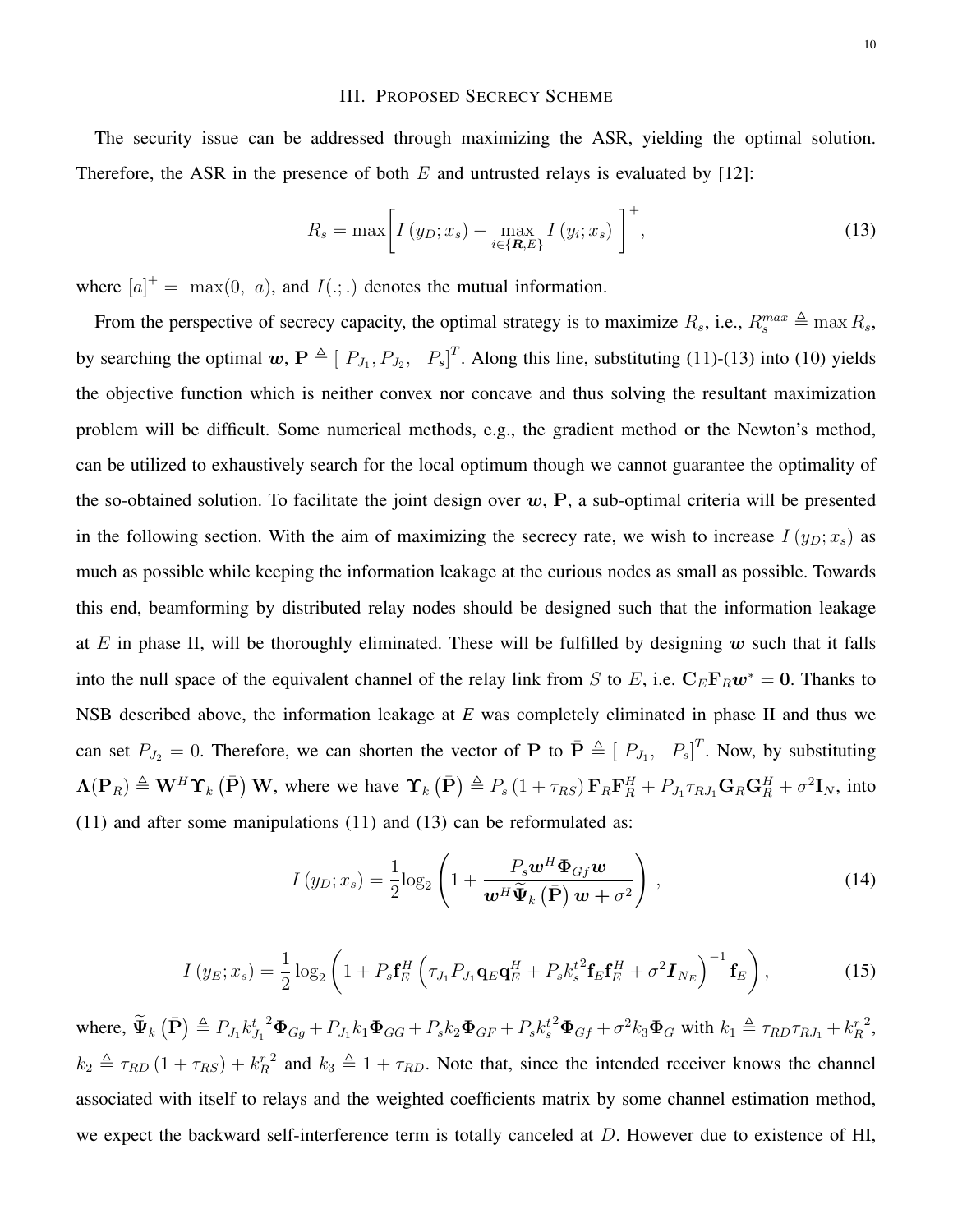we still witness some terms related to AN  $z_1$  as, i.e.,  $P_{J_1} k_{J_1}^{t^2} \Phi_{Gg} + P_{J_1} k_1 \Phi_{GG}$ , which hampers the secrecy and cannot be simply eliminated. In the following section, we will describe our proposed joint optimal power allocation and cooperative beamforming (OPA-CB) strategy.

# IV. PROPOSED JOINT OPA-CB DESIGN

For simplicity, we first assume that  $i^{\circ} \in \{R, E\}$  stands for the most curious node at which the highest information leakage has been occurred. Since the information leakage at  $E$  in phase II has been omitted, the equations for the case of  $i^{\circ} = E$  will be analogous to the case of  $i^{\circ} = R_l$ . Therefore, in the following, we suppose  $i^{\circ} = E$ , and the related analyses for the other case  $i^{\circ} = R_l$  will be discussed wherever is needed. Before getting to the proposed joint OPA-CB design, we define  $H \triangleq C_E F_R$ , and  $H_{\perp}$ , which is the projection matrix onto the null space of H, i.e.,  $w = H_{\perp}v$  where  $v \in \mathbb{C}^{(N-N_E-1)\times 1}$  is an arbitrary vector. Now, by inserting  $w = H_{\perp}v$  into (14) and subsequently substituting them into (10), subjected to individual and total power constraints, the following optimization problem is formulated:

$$
\mathbf{P}_0: \max_{\boldsymbol{v}, \tilde{\mathbf{P}}} \frac{1}{2} \log_2 \left( \frac{1 + \frac{P_s \boldsymbol{v}^H \boldsymbol{\mathcal{U}}_{Gf} \boldsymbol{v}}{\boldsymbol{v}^H \boldsymbol{\Gamma}(\tilde{\mathbf{P}}) \boldsymbol{v} + \sigma^2}}{1 + P_s \mathbf{f}_E^H \left( \tau_{J_1} P_{J_1} \mathbf{q}_E \mathbf{q}_E^H + P_s k_s^t \mathbf{f}_E \mathbf{f}_E^H + \sigma^2 \mathbf{I}_{N_E} \right)^{-1} \mathbf{f}_E} \right)
$$
(16)

s.t.

$$
\mathbf{1}_2^T \bar{\mathbf{P}} + \boldsymbol{v}^H \overline{\mathbf{T}}_k (\bar{\mathbf{P}}) \, \boldsymbol{v} \le Q_{tot},\tag{16-a}
$$

$$
\boldsymbol{v}^H \overline{\mathbf{T}}_k^{l,l} \left( \bar{\mathbf{P}} \right) \boldsymbol{v} \le Q_l \ , \ \forall \, l \in \mathcal{L}, \tag{16- b}
$$

$$
0 < P_{J_1} \le \overline{P}_{J_1}, \ 0 < P_s \le P_T. \tag{16-e}
$$

where  $\Im_{Gf} \triangleq \mathbf{H}^H_{\perp} \mathbf{\Phi}_{Gf} \mathbf{H}_{\perp}$ ,  $\mathbf{\Gamma} (\bar{\mathbf{P}}) \triangleq \mathbf{H}^H_{\perp} \widetilde{\mathbf{\Psi}}_k (\bar{\mathbf{P}}) \mathbf{H}_{\perp}$ ,  $\bar{\mathbf{\Upsilon}}_k (\bar{\mathbf{P}}) \triangleq \mathbf{H}^H_{\perp} \mathbf{\Upsilon}_k (\bar{\mathbf{P}}) \mathbf{H}_{\perp}$ ,  $\bar{\mathbf{\Upsilon}}_k^{l,l} (\bar{\mathbf{P}}) \triangleq \mathbf{H}^H_{$  $H_{\perp}$ , with  $\Upsilon_k^{l,l}(\mathbf{P}) \triangleq P_s(1 + \tau_{RS}) \mathbf{F}_R \mathbf{E}_l \mathbf{F}_R^H + P_{J_1} \tau_{RJ_1} \mathbf{G}_R \mathbf{E}_l \mathbf{G}_R^H + \sigma^2$  and  $\mathbf{E}_l \triangleq \text{diag}(\mathbf{e}_l)$  in which the vector  $e_l$  denotes a unit vector whose *n*-th entry equals to one. The objective function (16) and also the constraints (16-a) and (16-b) are non-convex. As a consequence, the joint optimization problem (16) is NP-hard and finding a global optimum is computationally expensive or even intractable. In this case, computing a local optima via a low-complexity algorithm is more meaningful, in practice. Along this line, resorting to the SPCA [\[19\]](#page-29-4), the non-convex problem (16) is approximated by a sequence of convex problems that are much easier to be solved.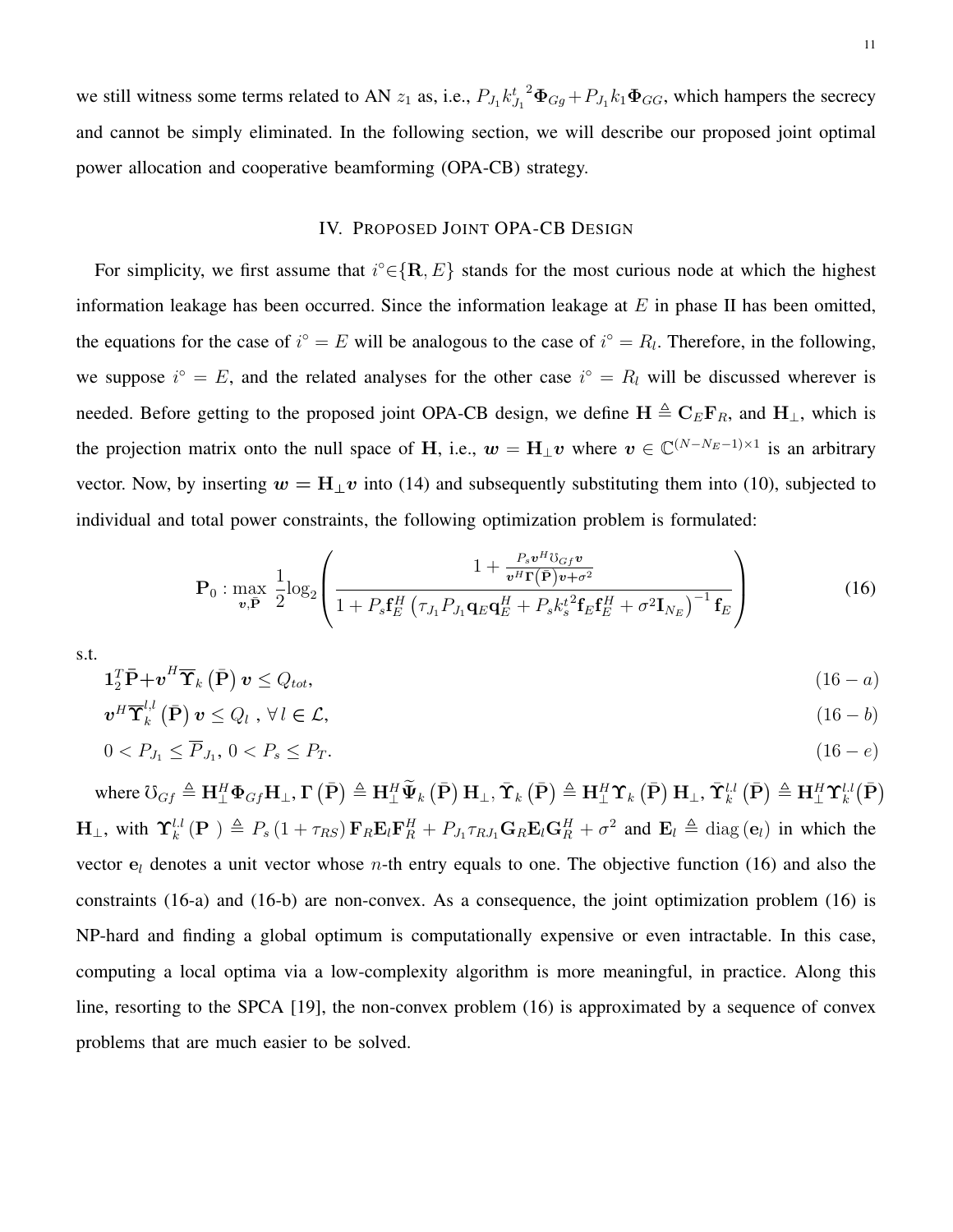# *A. The Proposed SPCA-based Solution*

Variables  $v, P_{J_1}$ , and  $P_s$  have been coupled with each other which is an impediment in solving the optimization problem (16). To cope with this issue, the following variable transformation is introduced:

$$
q_{J_1} \triangleq \frac{1}{P_{J_1}}, q_s \triangleq \frac{1}{P_s}, \text{ and } \mathbf{q} \triangleq [q_{J_1}, q_s]^T,
$$
 (17)

With the notation introduced in  $(17)$ , we can rewrite the power constraints in  $(16-a)$  and  $(16-b)$  as:

$$
\sigma^2 \boldsymbol{v}^H \boldsymbol{v} \frac{\tau_{RJ_1} \boldsymbol{v}^H \mathbf{H}_{\perp}^H \mathbf{G}_R \mathbf{H}_{R}^H \mathbf{H}_{\perp} \boldsymbol{v}}{q_{J_1}} + \mathbf{1}_2^T \mathbf{q} + \frac{\left(1 + \tau_{RS}\right) \boldsymbol{v}^H \mathbf{H}_{\perp}^H \mathbf{F}_R \mathbf{F}_{R}^H \mathbf{H}_{\perp} \boldsymbol{v}}{q_s} + \leq Q_{tot},\tag{18}
$$

$$
\sigma^2 \boldsymbol{v}^H \boldsymbol{v} \frac{\left(1+\tau_{RS}\right) \boldsymbol{v}^H \mathbf{H}_{\perp}^H \mathbf{F}_R \mathbf{E}_l \mathbf{F}_R^H \mathbf{H}_{\perp} \boldsymbol{v}}{q_s} + \frac{\tau_{RJ_1} \boldsymbol{v}^H \mathbf{H}_{\perp}^H \mathbf{G}_R \mathbf{E}_l \mathbf{G}_R^H \mathbf{H}_{\perp} \boldsymbol{v}}{q_{J_1}} + \leq Q_l, \forall l \in \mathcal{L}, \tag{19}
$$

where the term  $1_2^T$ q, that is the summation of two convex functions, is strictly convex over q, [\[21,](#page-30-6) Sec. 3.2]. On the other hand, we know that the quadratic form  $z^H A z$  is convex with respect to the variable z if the matrix A is positive semidefinite [\[21,](#page-30-6) Sec. 4.2]. Furthermore, for  $g > 0$  the quadratic-overlinear function  $\frac{z^H A z}{g}$  is jointly convex over the variables  $(z, g)$  [\[21,](#page-30-6) sec 3.2.6]. Consequently, given that  $\mathbf{H}_\perp^H \mathbf{F}_R \mathbf{F}_R^H \mathbf{H}_\perp \succ 0$ ,  $\mathbf{H}_\perp^H \mathbf{G}_R \mathbf{G}_R^H \mathbf{H}_\perp \succ 0$ , and  $\mathbf{v}^H \mathbf{H}_\perp^H \mathbf{G}_R \mathbf{E}_l \mathbf{G}_R^H \mathbf{H}_\perp \succ 0$ , the power constraints (18) and (19) are jointly convex in  $(q, v)$ . We remark that, although the constraints (18) and (19) are convex, the objective function is still non-convex. To tackle the nonconvexity, we exploit SPCA. SPCA is an iterative algorithm in which at each iteration the relevant non-convex part is surrogated by a well-suited inner convex subset that approximates the non-convex feasible solution set. The accuracy of this approximation is boosted iteration by iteration. To apply SPCA, the non-convex problem (16) should be first transformed into a suitable form. Thus, by some variable transformations, the problem (16) is converted into the following equivalent problem:

$$
\mathbf{P}_1: \max_{t_B, t_E, \omega_B, \omega_E,} \mathcal{D}(t_B, t_E) = \frac{1}{2} \log_2 \left(1 + t_B\right) - \frac{1}{2} t_E
$$
\n
$$
\beta, \mathbf{q}, \mathbf{v}, a_s, a_{J_1}
$$
\n(20)

s.t.

$$
t_E = \log_2 \omega_E,\tag{20-a}
$$

$$
t_B = \frac{\omega_B}{a_s + a_{J_1} + \beta \sigma^2 + \sigma^2},\tag{20-b}
$$

$$
\omega_B = \frac{v^H \mathfrak{V}_{Gf} v}{q_s},\tag{20-c}
$$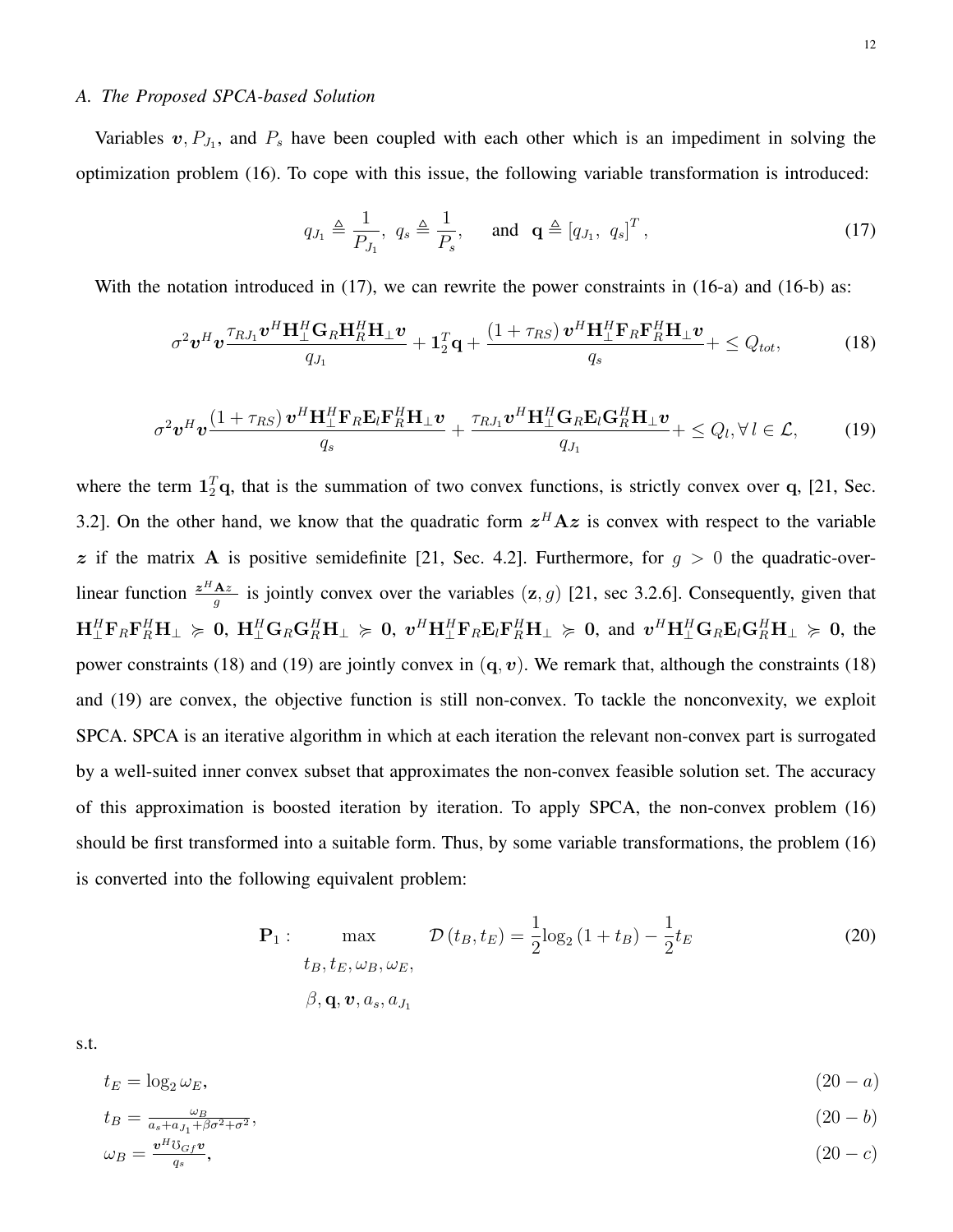$$
a_s = \frac{\mathbf{v}^H \mathcal{Z}_{gf}^k \mathbf{v}}{q_s}, a_{J_1} = \frac{k_1 \mathbf{v}^H \mathbf{v}_{GG} \mathbf{v}}{q_{J_1}},\tag{20-d}
$$

$$
\beta = k_3 \mathbf{v}^H \mathbf{U}_G \mathbf{v},\tag{20-e}
$$

$$
\omega_E - 1 = \frac{\mathbf{f}_E^H \left( \tau_{J_1} \frac{\mathbf{q}_E \mathbf{q}_E^H}{\mathbf{q}_{J_1}} + k_s^{t^2} \frac{\mathbf{f}_E \mathbf{f}_E^H}{\mathbf{q}_s} + \sigma^2 \mathbf{I}_{N_E} \right)^{-1} \mathbf{f}_E}{q_s}
$$
(20 - f)

$$
\frac{1}{q_s} \le P_T, \ \frac{1}{q_{J_1}} \le \bar{P}_{J_1},\tag{20--g}
$$

$$
(18), (19), \t(20-i)
$$

where 
$$
\mathcal{Z}_{gf}^k \triangleq k_s^{t^2} \mathbf{H}_{\perp}^H \mathbf{\Phi}_{Gf} \mathbf{H}_{\perp} + k_2 \mathbf{H}_{\perp}^H \mathbf{\Phi}_{GF} \mathbf{H}_{\perp}, \mathcal{V}_{GG} \triangleq \mathbf{H}_{\perp}^H \mathbf{\Phi}_{GG} \mathbf{H}_{\perp}, \mathcal{V}_{G} \triangleq \mathbf{H}_{\perp}^H \mathbf{\Phi}_{G} \mathbf{H}_{\perp}.
$$

Since the objective function of  $P_1$  is a combination of concave function  $\log_2(1+t_B)$  and a linear function  $t_E$ , we deal with a concave objective function. However, the equality constraints (20-a)-(20-f) are still non-convex because of having the functions on both sides of the equalities which are not affine. As such, these non-convex equality constraints should be first transformed into the equivalent convex inequality constraints to make it more tractable. Subsequently, the problem (20) becomes:

$$
\mathbf{P}_2: \max_{\mathbf{t}_B, \mathbf{t}_E, \omega_B, \omega_E,} \mathcal{D}(\mathbf{t}_B, \mathbf{t}_E)
$$
\n
$$
\beta, \mathbf{q}, \mathbf{v}, a_s, a_{J_1}
$$
\n(21)

s.t.

$$
t_E \ge \log_2 \omega_E,\tag{21-a}
$$

$$
t_B \le \frac{\omega_B}{a_s + a_{J_1} + \beta \sigma^2 + \sigma^2},\tag{21-b}
$$

$$
\omega_B \le \frac{v^H \mathcal{V}_{Gf} v}{q_s},
$$
\n
$$
a_s \ge \frac{v^H \mathcal{Z}_{gf}^k v}{q_s}, a_{J_1} \ge \frac{v^H \mathcal{V}_{GG} v}{q_{J_1}},
$$
\n
$$
(21 - c)
$$
\n
$$
(21 - d)
$$

$$
\beta \ge k_3 \boldsymbol{v}^H \mathbf{U}_G \boldsymbol{v},\tag{21-e}
$$

$$
\omega_E - 1 \ge \frac{f_E^H \left(\tau_{J_1} \frac{q_E q_E^H}{q_{J_1}} + k_s^{t^2} \frac{f_E f_E^H}{q_s} + \sigma^2 I_{N_E}\right)^{-1} f_E}{q_s},\tag{21-f)}
$$

$$
\frac{1}{q_s} \le P_T, \ \frac{1}{q_{J_1}} \le \bar{P}_{J_1}, \tag{21-\frac{1}{1-\frac{1}{1-\frac{1}{1-\frac{1}{1-\frac{1}{1-\frac{1}{1-\frac{1}{1-\frac{1}{1-\frac{1}{1-\frac{1}{1-\frac{1}{1-\frac{1}{1-\frac{1}{1-\frac{1}{1-\frac{1}{1-\frac{1}{1-\frac{1}{1-\frac{1}{1-\frac{1}{1-\frac{1}{1-\frac{1}{1-\frac{1}{1-\frac{1}{1-\frac{1}{1-\frac{1}{1-\frac{1}{1-\frac{1}{1-\frac{1}{1-\frac{1}{1-\frac{1}{1-\frac{1}{1-\frac{1}{1-\frac{1}{1-\frac{1}{1-\frac{1}{1-\frac{1}{1-\frac{1}{1-\frac{1}{1-\frac{1}{1-\frac{1}{1-\frac{1}{1-\frac{1}{1-\frac{1}{1-\frac{1}{1-\frac{1}{1-\frac{1}{1-\frac{1}{1-\frac{1}{1-\frac{1}{1-\frac{1}{1-\frac{1}{1-\frac{1}{1-\frac{1}{1-\frac{1}{1-\frac{1}{1-\frac{1}{1-\frac{1}{1-\frac{1}{1-\frac{1}{1-\frac{1}{1-\frac{1}{1-\frac{1}{1-\frac{1}{1-\frac{1}{1-\frac{1}{1-\frac{1}{1-\frac{1}{1-\frac{1}{1-\frac{1}{1-\frac{1}{1-\frac{1}{1-\frac{1}{1-\frac{1}{1-\frac{1}{1-\frac{1}{1-\frac{1}{1-\frac{1}{1-\frac{1}{1-\frac{1}{1-\frac{1}{1-\frac{1}{1-\frac{1}{1-\frac{1}{1-\frac{1}{1-\frac{1}{1-\frac{1}{1-\frac{1}{1-\frac{1}{1-\frac{1}{1-\frac{1}{1-\frac{1}{1-\frac{1}{1-\frac{1}{1-\frac{1}{1-\frac{1}{1-\frac{1}{1-\frac{1}{1-\frac{1}{1-\frac{1}{1-\frac{1}{1-\frac{1}{1-\frac{1}{1-\frac{1}{1-\frac{1}{1-\frac{1}{1-\frac{1}{1-\frac{1}{1-\frac{1}{1-\frac{1}{1-\frac{1}{1-\frac{1}{1-\frac{1}{1-\frac{1}{1-\frac{1}{1-\frac{1}{1-\frac{1}{1-\frac{1}{1-\frac{1}{1-\frac{1}{1-\frac{1}{
$$

$$
(18), (19), \t(21-i)
$$

The proof of equivalence between (20) and (21) is provided in Supplementary material, Section IV.<sup>[3](#page-12-0)</sup> So far, we have already transformed the non-convex objective function of the original problem into a concave one  $P_2$ , while the difficulties now lie in the non-convex constraints (21-b)-(21-f). Now, to circumvent the difficulties associated with non-convex constraints (21-c), we first define slack variables

<span id="page-12-0"></span><sup>&</sup>lt;sup>3</sup>Due to pages limits, the detailed convergence analysis of SPCA scheme are given in the supplementary document.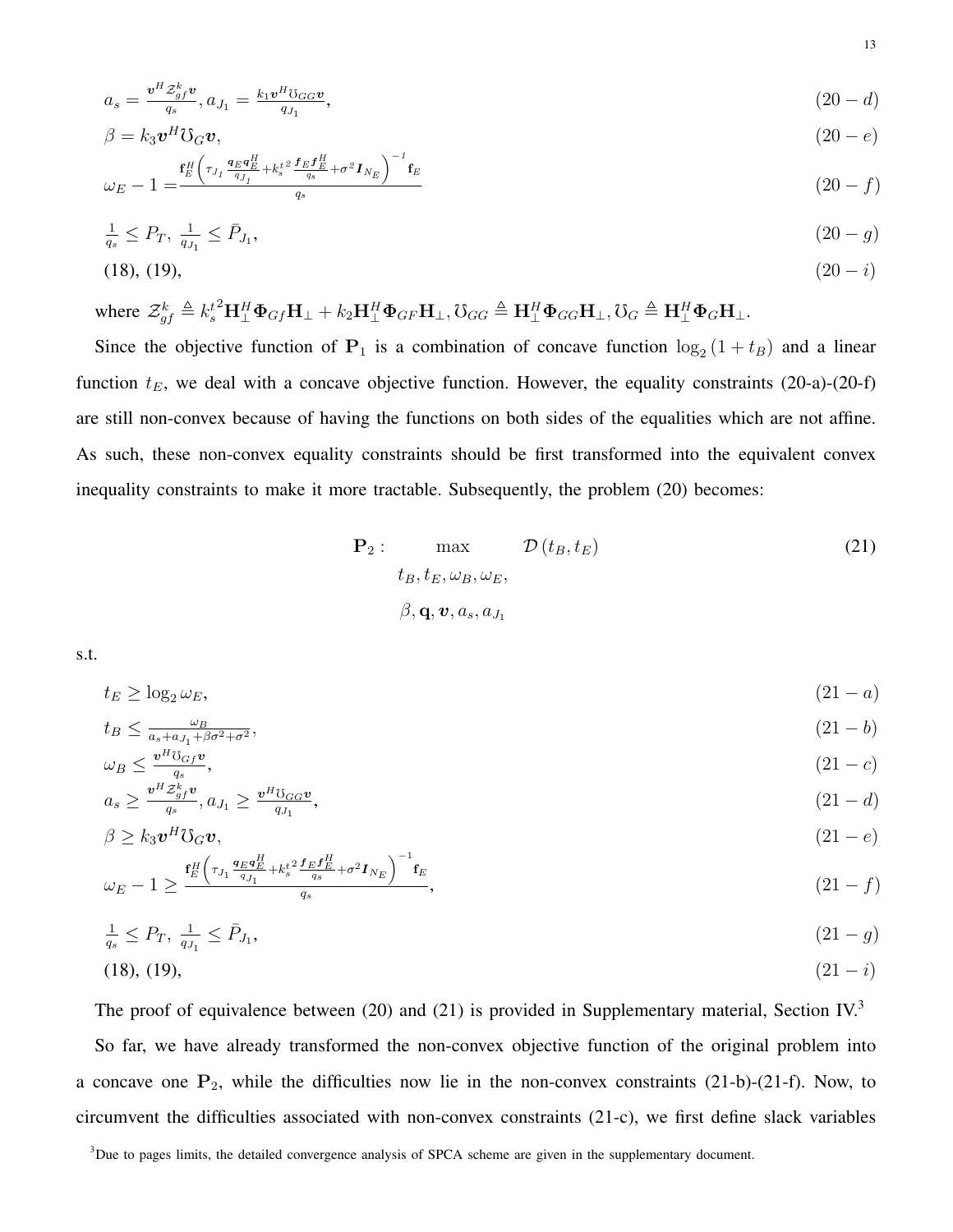$u_1 \triangleq \mathfrak{Re} \left\{ \mathbf{H}_{\perp}^H \mathbf{G}_R \mathbf{f}_R \right\}$ ,  $u_2 \triangleq \mathfrak{Im} \left\{ \mathbf{H}_{\perp}^H \mathbf{G}_R \mathbf{f}_R \right\}$ , and  $\mathbf{u} \triangleq [u_1, u_2]^T$ , by which it can be reformulated as  $\mathbf{u}^T \mathbf{u}$  $\frac{d^2 \mathbf{u}}{q_s} \geq \omega_B$ . This form is still non-convex. Concerning the constraint (21-f), because of the convex function 1  $\frac{1}{q_s}$ , it cannot be reformulated into an equivalent linear matrix inequality (LMI) [\[21\]](#page-30-6). By exploiting Schur complement, it can be shown that (21-f) can be expressed through the following matrix form:

$$
\begin{bmatrix} \boldsymbol{\varpi} & m_s \mathbf{f}_E \\ m_s \mathbf{f}_E^H & \omega_E - 1 \end{bmatrix} \succcurlyeq 0,
$$
\n(22)

$$
m_{J_1} \le \frac{1}{q_{J_1}},\tag{23}
$$

$$
m_s \ge \frac{1}{\sqrt{q_s}},\tag{24}
$$

where  $\boldsymbol{\varpi} \triangleq \tau_{J_1} m_{J_1} \mathbf{q}_E \mathbf{q}_E^H + k_s^t$  $^{2}m_{s}^{2}\mathbf{f}_{E}\mathbf{f}_{E}^{H} + \sigma^{2}\mathbf{I}_{N_{E}}$ . Based on above change of variables and equivalent constraints (22) and (24), the problem (21) is written into an equivalent form as follows:

$$
\mathbf{P}_3: \max_{\mathbf{x}} \mathcal{D}\left(t_B, t_E\right) \tag{25}
$$

s.t.

$$
t_E \ge \log_2 \omega_E,\tag{25-a}
$$

$$
\omega_B \ge a_s t_B + a_{J_1} t_B + t_B \beta \sigma^2 + t_B \sigma^2 \tag{25-b}
$$

$$
u_1 \triangleq \mathfrak{Re}\left\{ \mathbf{H}_{\perp}^H \mathbf{G}_R \mathbf{f}_R \right\}, u_2 \triangleq \mathfrak{Im}\left\{ \mathbf{H}_{\perp}^H \mathbf{G}_R \mathbf{f}_R \right\}, \mathbf{u} \triangleq [u_1, u_2]^T, \tag{25- c}
$$

$$
\frac{\mathbf{u}^T \mathbf{u}}{q_s} \ge \omega_B,\tag{25-d}
$$

$$
a_s \ge \frac{v^H \mathcal{Z}_{gt}^k v}{q_s}, a_{J_1} \ge \frac{v^H \mathcal{U}_{GG} v}{q_{J_1}},\tag{25-e}
$$

$$
\beta \ge k_3 \boldsymbol{v}^H \mathbf{C}_G \boldsymbol{v},\tag{25- f}
$$

$$
\frac{1}{q_s} \le P_T, \ \frac{1}{q_{J_1}} \le \bar{P}_{J_1},\tag{25-9}
$$

$$
(18), (19), (22), (23), (24) \tag{25-h}
$$

where  $\mathbf{x} \triangleq [t_B, t_E, \omega_B, \omega_E, \mathbf{u}, \beta, \mathbf{q}, \mathbf{v}, a_s, a_{J_1}, m_s, m_{J_1}]^T$ . Because of the nonconvexity of the constraints (25-a)-(25-f) and (23), the problem (25) is still non-convex. As such, to prepare (25) for using SPCA, we first construct a suitable inner convex subset to approximate the non-convex feasible solution set. Along this line, if we denote the optimal solutions of the convex approximation program at the  $(i-1)$ -th iteration by  $\omega_E(i-1)$ ,  $a_s(i-1)$ ,  $a_{J_1}(i-1)$ ,  $t_B(i-1)$ ,  $\beta(i-1)$ ,  $\mathbf{u}(i-1)$ ,  $q_{J_1}(i-1)$ , and  $q_s(i-1)$ , these nonconvex constraints (25-a)-(25-f) and (23) can be approximated by their first-order Taylor approximations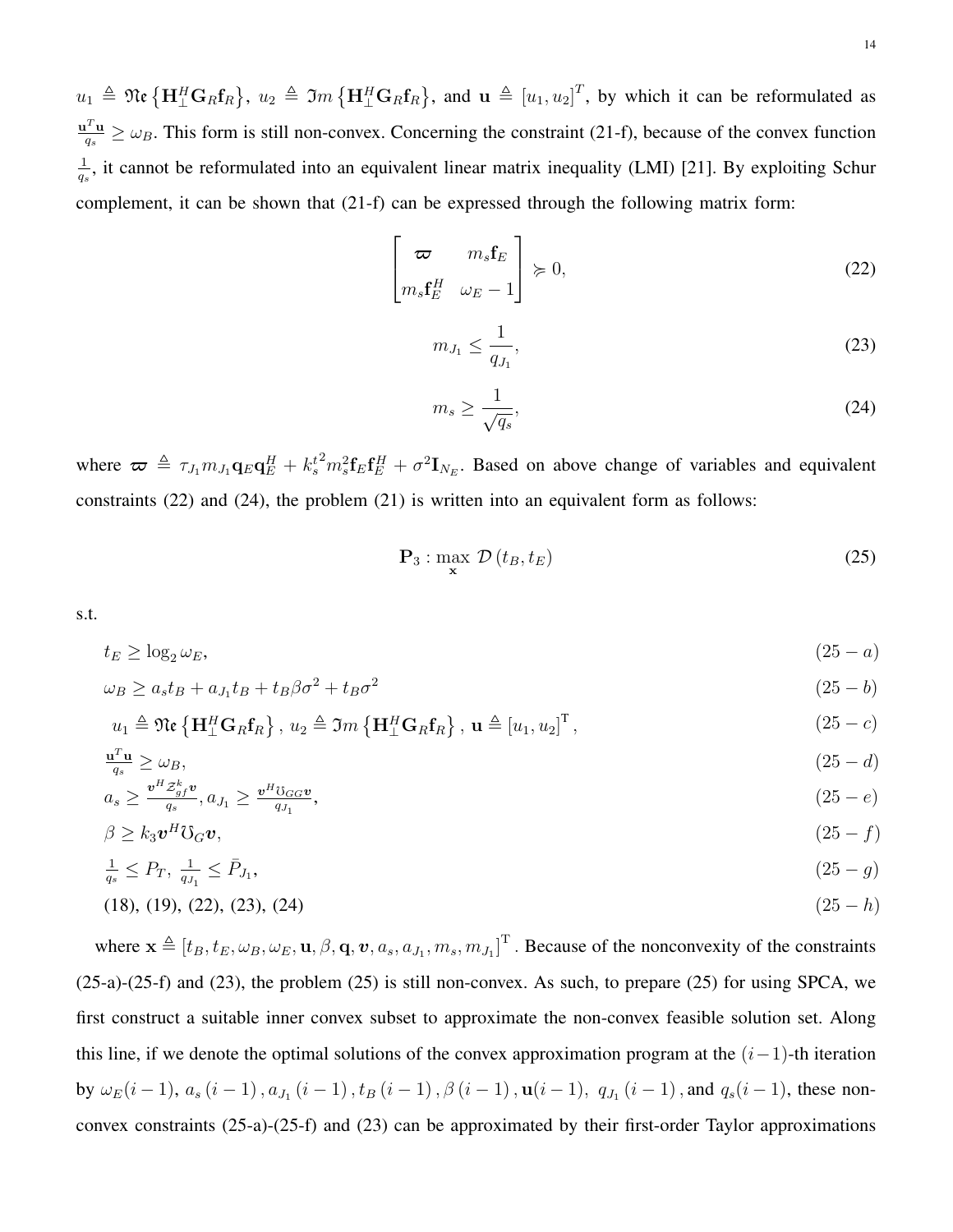### Algorithm 1 Joint OPA-CB design algorithm:

**Input:** Set the threshold value for accuracy  $(\delta_I)$  and the maximum number of iterations  $(N_{max})$ **Initialization:** Initialize  $x^{(0)}$ . Set the iteration number  $i = 0$ Calculating the optimal:  $P_s^{\circ}$  $P_J^\circ$ ,  $P_J^\circ$  $\stackrel{\circ}{J_1},\stackrel{\circ}{v}^\circ$ While  $\Big\{\Big\vert$  $\mathcal{D}\left(t_B^{(i+1)}\right)$  $\left(t+1\atop B\right), t_E^{(i+1)}\Big) - \mathcal{D}\left(t_B^{(i)}\right)$  $\begin{vmatrix} (i) & (j) \\ B & E \end{vmatrix} \leq \delta_I$  or  $i \leq N_{max}$ do (1) to (4): (1).Calculate (26)-(29), (2). Solve (30), then assign the solution to  $x^{(i+1)}$ , (3). Update the slack variables  $\gamma(i)$ ,  $\theta(i)$ ,  $\rho(i)$  based on  $\mathbf{x}^{(i+1)}$ , (4).  $i = i + 1$ End While, Output:  $P_s^{\circ}$  ${\overline P}_s^\circ,\,{\overline P}_{J_1}^\circ$  ,  ${\overline{\boldsymbol v}}^\circ$ 

around the optimal solutions at the  $(i - 1)$ -th iteration, and their equivalent are respectively given in (26)-(29), as follow:

$$
\Gamma\left(\omega_E, \omega_E\left(i-1\right)\right) \triangleq \log_2\left(\omega_E\left(i-1\right)\right) + \frac{\omega_E - \omega_E\left(i-1\right)}{\omega_E\left(i-1\right) \cdot \ln\left(2\right)} \le t_E,\tag{26}
$$

$$
F(t_B, a_s, a_{J_1}, \beta, \gamma(i), \theta(i), \rho(i), \omega_B) \triangleq \mathbf{\Xi}\left(t_B, a_s, \theta(i)\right) + \mathbf{\Xi}\left(t_B, a_{J_1}, \rho(i)\right) + \mathbf{\Xi}\left(t_B, \beta, \gamma(i)\right)\sigma^2 + \n t_B\sigma^2 - \omega_B \le 0,
$$
\n(27)

$$
\mathcal{S}\left(\mathbf{u}, q_s; \mathbf{u}\left(i-1\right), q_s\left(i-1\right)\right) \triangleq \frac{\mathbf{u}\left(i-1\right)^T \mathbf{u}\left(i-1\right)}{q_s\left(i-1\right)} \times \left(1 - \frac{q_s - q_s\left(i-1\right)}{q_s\left(i-1\right)}\right) + \frac{2\mathbf{u}\left(i-1\right)^T}{q_s\left(i-1\right)}\left(\mathbf{u} - \mathbf{u}\left(i-1\right)\right) \geq \omega_B,
$$
\n(28)

$$
\Upsilon(q_{J_1}, q_{J_1} (i-1)) \triangleq \frac{1}{q_{J_1} (i-1)} \left( 1 - \frac{q_{J_1} - q_{J_1} (i-1)}{q_{J_1} (i-1)} \right) \ge m_{J_1},\tag{29}
$$

where,  $\Xi(x_1, x_2, \lambda) \triangleq \frac{\lambda}{2}$  $\frac{\lambda}{2}x_1^2 + \frac{1}{2\lambda}$  $\frac{1}{2\lambda}x_2^2$ ,  $\theta(i) \triangleq \frac{a_s(i-1)}{t_B(i-1)}, \rho(i) \triangleq \frac{a_{J1}(i-1)}{t_B(i-1)}, \gamma(i) \triangleq \frac{\beta(i-1)}{t_B(i-1)}.$  Given the above approximations , the proposed iterative algorithm for the joint OPA-CB design is presented in Algorithm I, in which the following convex optimization is solved at the  $i$ -th iteration:

$$
\mathbf{P}_{i}: \max \quad \mathcal{D}(t_{B}, t_{E}) \tag{30}
$$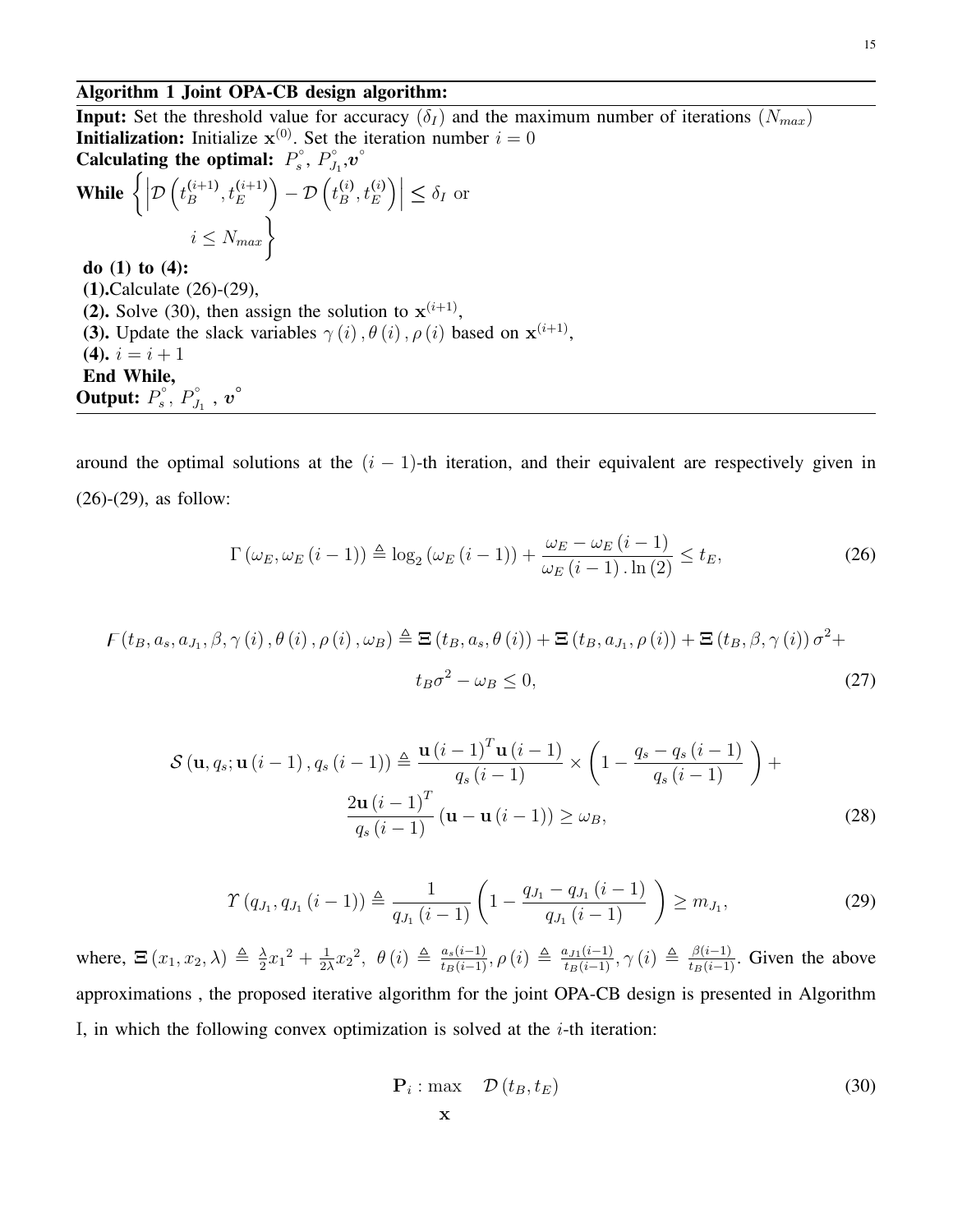## Algorithm 2 The proposed SPCA-based FIPSA:

**Input:** Set the threshold value for accuracy  $(\delta_{\epsilon})$  and the maximum number of iterations  $(M_{max})$ **Initialization:** Initialize with an arbitrary random point  $x^{(0)}$  and set the iteration number  $i = 0$ While  $\{|s^{(i+1)} - s^{(i)}| \leq \delta_{\epsilon} \text{ or } i \leq M_{max} \}$  do (1) to (3): (1). Calculate (26)-(29), (2). Solve the problem (31),  $(3)$ .  $i = i + 1$ End While, Output:  $x^{\circ}$ ,  $s^{\circ}$ .

s.t.

# $(26)-(29), (18), (19), (22), (24)$  (30 − a)

$$
a_s \ge \frac{v^H \mathcal{Z}_{gf}^k v}{q_s}, a_{J_1} \ge \frac{v^H \mathcal{U}_{GG} v}{q_{J_1}},\tag{30-b}
$$

$$
\beta \geq k_3 \boldsymbol{v}^H \mathbf{C}_G \boldsymbol{v},\tag{30-c}
$$

$$
\frac{1}{q_s} \le P_T, \ \frac{1}{q_{J_1}} \le \bar{P}_{J_1},^4 \tag{30-d}
$$

Note that, the iterative process will proceed untill some stopping criteria is satisfied or the maximum predefined number of iterations  $N_{max}$  is reached. The convergence of the algorithm is investigated in Supplementary material.

### *B. SPCA-based Feasible Initial Points Search Algorithm (FIPSA)*

If the feasible initial points exist for the problem (30), the points acquired by (30) at each iteration, definitely fall into the feasible set introduced by the original problem (25) (see Supplementary material, Lemma 2). However, the feasible initial point may not be found easily, in general and thus the algorithm may fail at the first iteration owing to infeasibility. Hence, developing an algorithm to find a feasible initial point is required. To do so, another optimization problem is solved in which the real-valued slack parameter  $s \geq 0$  is minimized. This parameter can be interpreted as the infeasibility indicator thereby the violation of constraints of problem (30-a)-(30-b) is measured. The feasibility problem is given by:

$$
\mathbf{P}_5: \min_{\mathbf{x}} s \tag{31}
$$

s.t.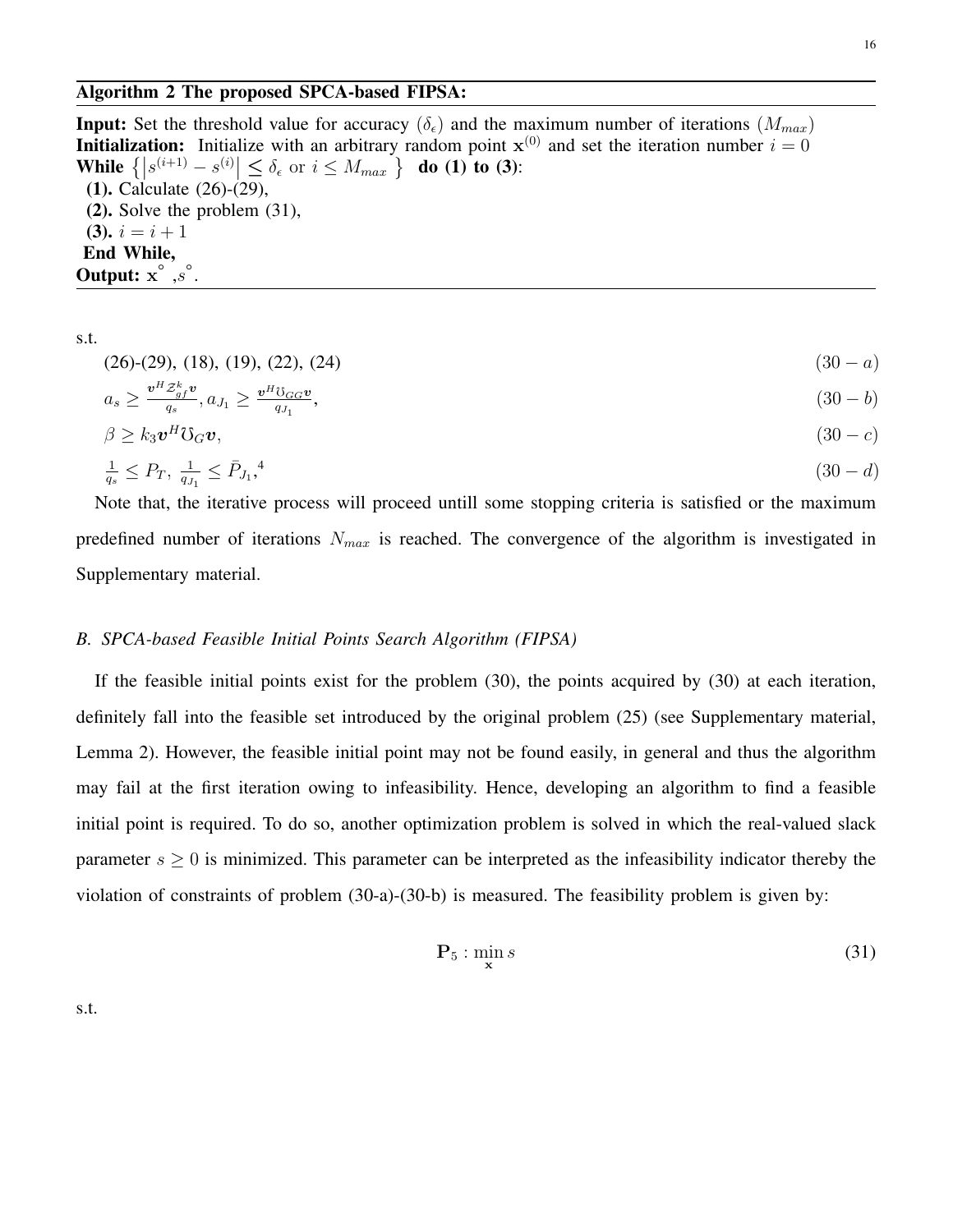$$
\Gamma\left(\omega_E, \omega_E\left(i-1\right)\right) \le -s,\tag{31-a}
$$

$$
F(t_B, a_s, a_{J_1}, \beta, \gamma(i), \theta(i), \rho(i), \omega_B) \le -s,
$$
\n(31 - b)

$$
\mathcal{S}\left(\mathbf{u}, q_s; \mathbf{u}\left(i-1\right), q_s\left(i-1\right)\right) \le -s,\tag{31-c}
$$

$$
\Upsilon(q_{J_1}, q_{J_1} (i-1)) \le -s,\tag{31-d}
$$

$$
\frac{1}{\sqrt{q_s}} - m_s \le -s,\tag{31-e}
$$

$$
\begin{bmatrix} \boldsymbol{\varpi} & m_s \mathbf{f}_E \\ m_s \mathbf{f}_E^H & \omega_E - 1 \end{bmatrix} \succcurlyeq s,
$$
\n(31 - f)

$$
\frac{v^H \mathcal{Z}_{gf}^k v}{q_s} - a_s \le -s, \frac{v^H \mathcal{U}_{GG} v}{q_{J_1}} - a_{J_1} \le -s,\tag{31- $g$ )
$$

$$
k_3 \mathbf{v}^H \mathbf{C}_G \mathbf{v} - \beta \le -s,\tag{31-h}
$$

$$
\frac{1}{q_s} - P_T \le -s, \ \frac{1}{q_{J_1}} - \bar{P}_{J_1} \le -s,\tag{31-1}
$$
\n
$$
s \ge 0,\tag{31-1}
$$

The optimal solution of the problem (31) at the  $(l-1)$ -th iteration is a feasible solution of the problem (31) at the l-th iteration. Therefore, the optimal value of the objective function in the problem (31) is non-increasing as the iteration number l increases (see Lemma  $2 - (ii)$ ). Algorithm 2 is guaranteed to converge.

The SPCA-based feasible initial point search algorithm is presented in Algorithm 2. Unlike Algorithm 1, where we assumed that it is initialized with a feasible point, Algorithm 2 begins with an arbitrary random point. The algorithm will proceed unless the difference of objective value s in two consecutive iterations becomes smaller than the predefined threshold value, i.e.,  $\Big|$  $\mathcal{D}\left(t_B^{(i+1)}\right)$  $\left(t^{i+1}\right), t^{(i+1)}_E, t_B, t_E\Big) - \mathcal{D}\left(t^{(i)}_B\right)$  $\left| \binom{i}{B}, t_E^{(i)}, t_B, t_E \right| \leq$  $\delta_{\epsilon}$  or the maximum number of affordable iterations is reached. Besides, whenever the objective value becomes zero the algorithm ceases. Hence, after calculating the feasible initial points through Algorithm 2, the optimal values of  $P_s^{\circ}$  $P_J^{\circ}$ ,  $P_J^{\circ}$  $J_1$ ,  $\mathbf{v}^{\circ}$  are obtained via Algorithm 1. If no feasible point is obtained for some system parameters, they should be relaxed so that a feasible solution is achieved.

# V. PROPOSED DEEP LEARNING SCHEME

Facing with high computational load in large-scale scenarios, the computational complexity order of numerical SPCA-based solution (30) is significantly increased upon increasing the network dimension including  $N$  and  $N_E$ . Unlike the complex iterative process of the SPCA-based scheme, in the DNN-based scheme, a multi-layer model is replaced, where each layer includes some simple matrix multiplication and summation operations followed by a non-linear mapping, i.e., activation function. This structure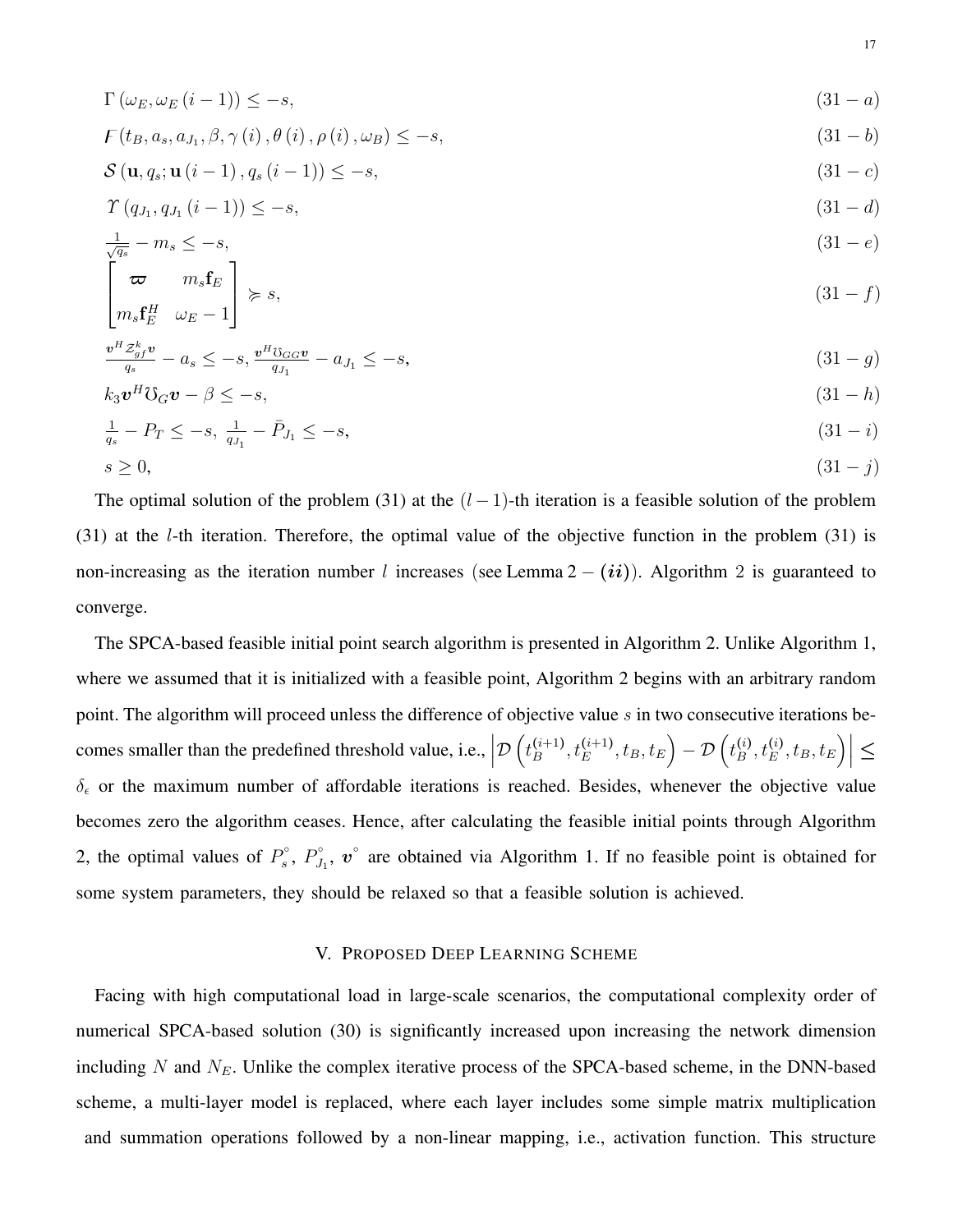

Fig. 2. The process of the proposed DNN-based scheme. Fig. 3. Proposed DNN framework

guarantees the real-time performance of the network so that the computational efficiency of the DNN scheme significantly exceeds the SPCA scheme. The overall process of the proposed scheme is shown in Fig. 2. we present each step of this process in detail.

# *A. DNN Structure*

The proposed DNN structure is based on multi-layer perceptrons made up of an input layer, multiple hidden layers, and one output layer. The system parameters Θ = [Vec (CE), fR, gR, fE, qE, NE, N,  $\kappa$ ,  $Q_{tot}$ ,  $P_T$ ,  $Q_l$  with  $\kappa = \left[ k_s^t, k_{J_1}^t, k_{J_2}^t, k_D^r, k_R^r, k_R^t \right]^{\text{T}}$ , is fed to the proposed DNN, and  $\mathbf{Q} = [R_s, P_s, P_{J_1}, \mathbf{w}]$ , is optained at the output. Each neuron receives information from the neurons of the preceding layer according following formula:

$$
p_j^{(i+1)} = \xi^{(i)} \left( \sum_{k=1}^{k=N_i} w_{j,k}^{(i)} u_k^{(i)} + b_k^{(i)} \right),\tag{32}
$$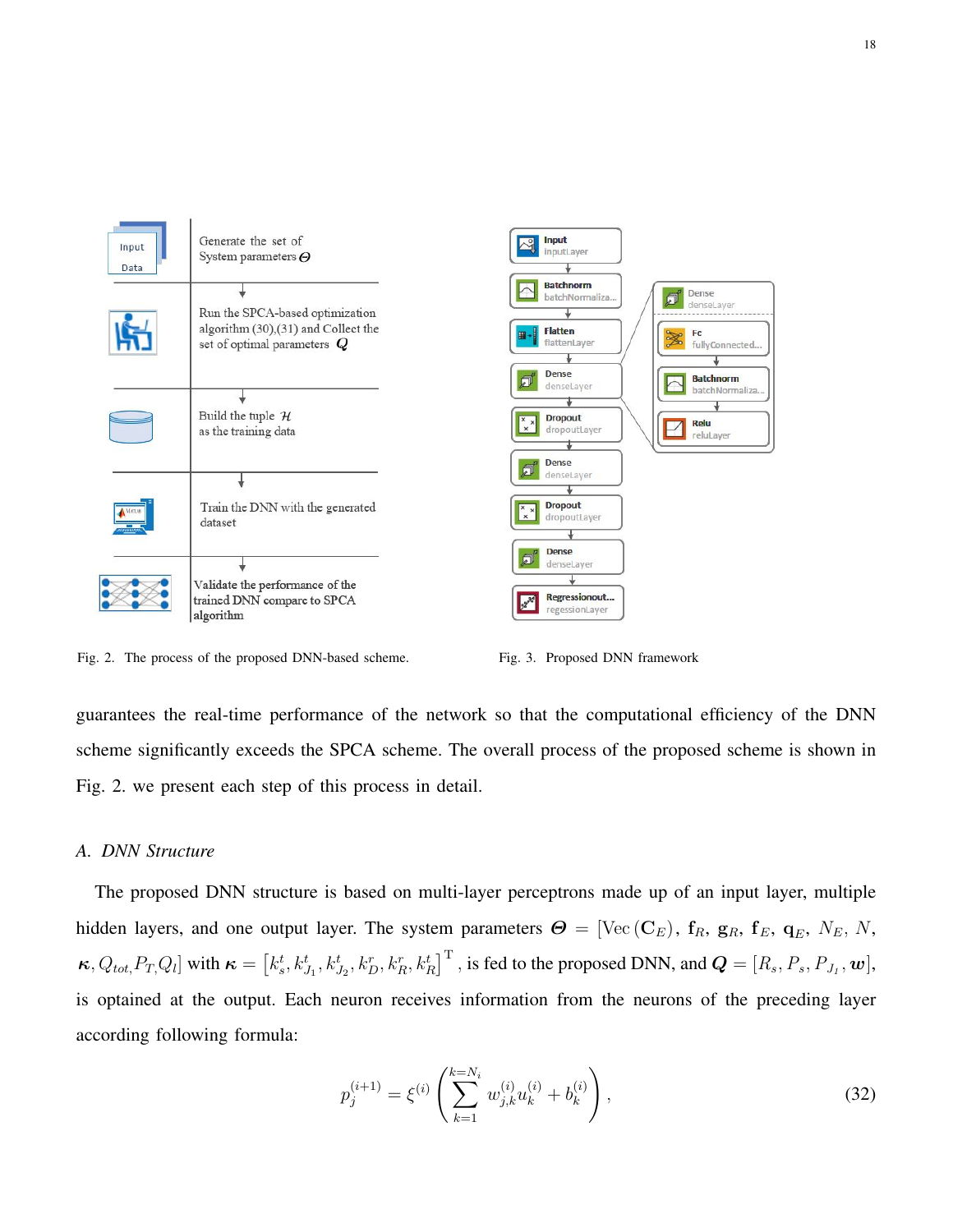

Fig. 4. The training and validation stages of DNN model

where  $w_{j,k}^{(i)}$  is a weight that determines relationship between the k-th neuron in *i*-th layer and *j*-th neuron in the  $(i + 1)$ -th layer. Moreover,  $b_k^{(i)}$  $\kappa^{(i)}$  is the bias of the neuron associated with the k-th neuron in the  $(i + 1)$ -th layer. In the *i*-th layer, the number of neurons is represented by  $N_i$ , and  $\xi^{(i)}(.)$  denotes the activation function. Note that the rectified linear unit (ReLU) is a well-suited activation function for such nonlinear regression, and therefore is used in the proposed network. The ReLU function can mitigate the gradient dispersion, which is denoted as  $ReLU(x) = max(0, x)$ .

#### *B. Data Generation Stage*

The proposed DNN is trained in an epochal setting, and the input data is generated according to the following procedure. First, the system parameters  $\Theta^{(i)}$  are generated, where i represents the i-th training sample. Then, the optimized power allocations and relay beamformer  $Q^{(i)}$  are generated using SPCA for each tuple  $\Theta^{(i)}$  according to (30) and (31). The *i*-th training sample is the tuple  $\mathcal{H} = \{ (\Theta^{(i)}, \mathbf{Q}^{(i)}) \}.$ We then perform this process K times to generate the validation and training datasets, therefore K is the size of the dataset. Before training the neural network, it is necessary to preprocess the data set with the aim of improving the network generalization ability and reducing the influence of singular values [\[32\]](#page-30-7). Accordingly, normalization is carried out prior to training the network [\[33\]](#page-30-8), and thus the data are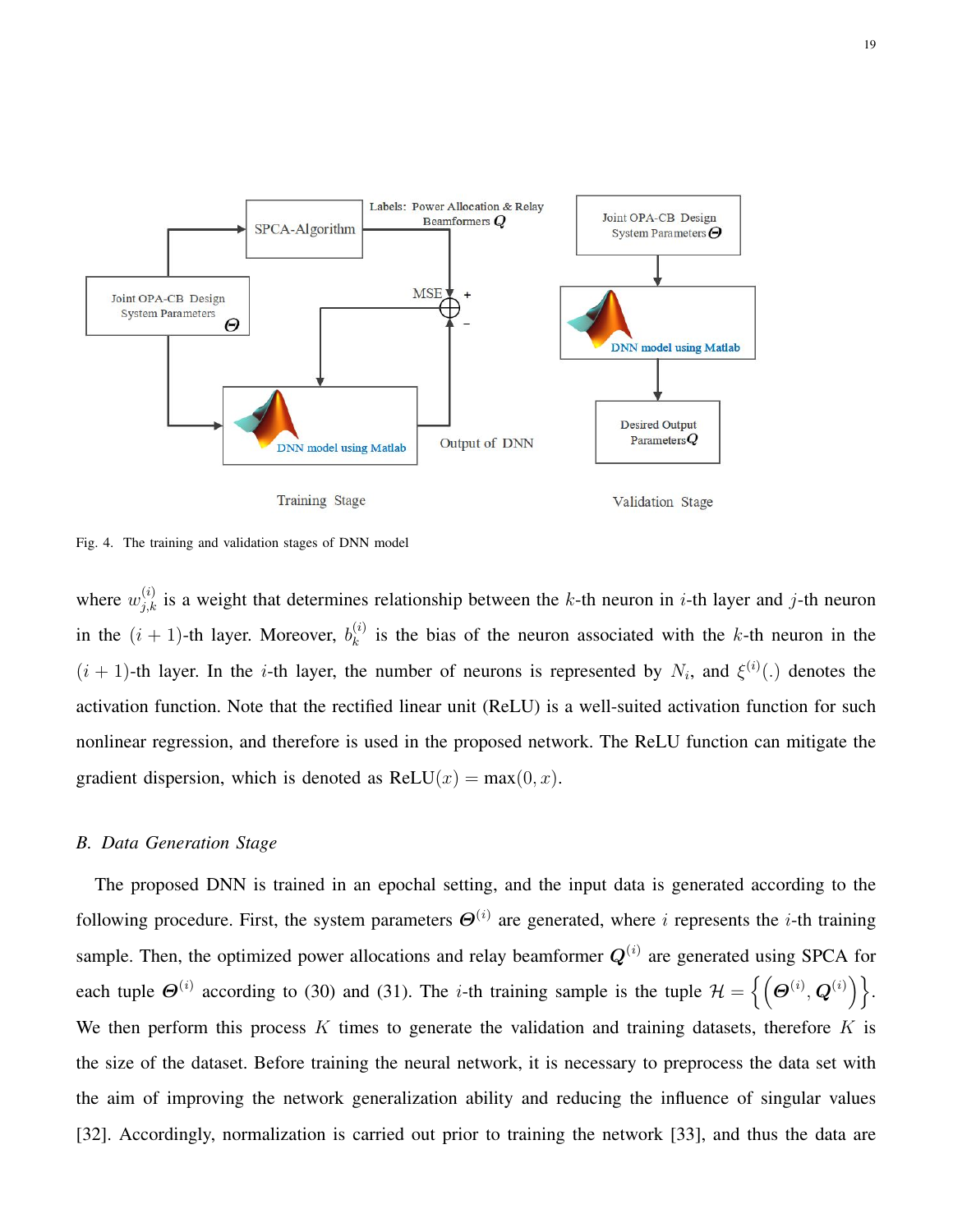normalized through a standard normal distribution given by:

$$
\tilde{\boldsymbol{\Theta}} \triangleq \left\{ \tilde{\boldsymbol{\Theta}}^{(i)} \right\}_{i=1}^{K}, \ \tilde{\boldsymbol{\Theta}}^{(i)} = \frac{\boldsymbol{\Theta}^{(i)} - \mu^{(i)}}{\sigma^{(i)}}, \tag{33}
$$

where  $\tilde{\Theta}^{(i)}$ ,  $\mu^{(i)}$ , and  $\sigma^{(i)}$  express the normalized value, the mean value and the standard deviation of the i-th training sample, respectively. The proposed DNN framework is shown in Fig. 3.

# *C. Training Stage*

The DNN scheme is shown in Fig. 4, which consists of the training and the validation stages. The training process is responsible for continuously optimizing the weight of the DNN. The adaptive Adamoptimizer is also used aimed at alleviating the burden of debugging parameters such as the learning rate and the batch size. In addition, a dropout method with probability  $p = 0.75$  is adopted, which randomly deactivates some neurons with the aim of elliminating the dependency on the output of a specific neuron. The overfitting problem is therefore prevented, resulting in enhancing the model robustness and improving the scalability of the network. Moreover, the decay rate is fixed to 0.9, and the batch size and the learning rate are selected using cross-validation<sup>[5](#page-19-0)</sup>. The goal is to minimize the loss function which reflects the mean square error (MSE) between the label values and the network output values. The training and the validation stages are shown in Fig.4. Moreover, the loss function of the proposed DNN can be rewritten as:

$$
\text{MSE} = \min_{\{w_{j,k}^{(i)}\}, \{b_k^{(i)}\}} \sum_j \left( \left\| p_j^{(out)} - \mathbf{Q}_j^{(i)} \right\|^2 \right) \tag{34}
$$

where  $p_i^{(out)}$  $\mathbf{q}_{j}^{(out)}$  and  $\mathbf{Q}_{j}^{(i)}$  $j^{(i)}$  are the j-th entry of output layer and the label value, respectivelly. In the training stage of DNN, we update the weight  $\left\{w_{j,k}^{(i)}\right\}_{j,k,i}$  and bias  $\left\{b_k^{(i)}\right\}_{k}$  $\begin{pmatrix} i \\ k \end{pmatrix}$ to minimize loss function.

### *D. Validation Stage*

The validation process is necessary to tune the hyperparameters (i.e. the architecture) and provide an unbiased evaluation of the trained DNN fitted on the training dataset. Clearly, the primary goal of the proposed DNN is to achieve the best performance on a new dataset. As a result, the simplest approach to evaluate the performance of the proposed DNN is to assess the MSE using the data independent of those

<span id="page-19-0"></span> ${}^{5}$ A dataset can be repeatedly split into a training dataset and a validation dataset, known as cross-validation. These repeated partitions can be done in various ways such as dividing into 2 equal datasets, and using them as training/validation, and then validation/training, or repeatedly selecting a random subset as a validation dataset [\[30\]](#page-30-9). To validate the model performance, sometimes an additional test dataset that was held out from cross-validation is used.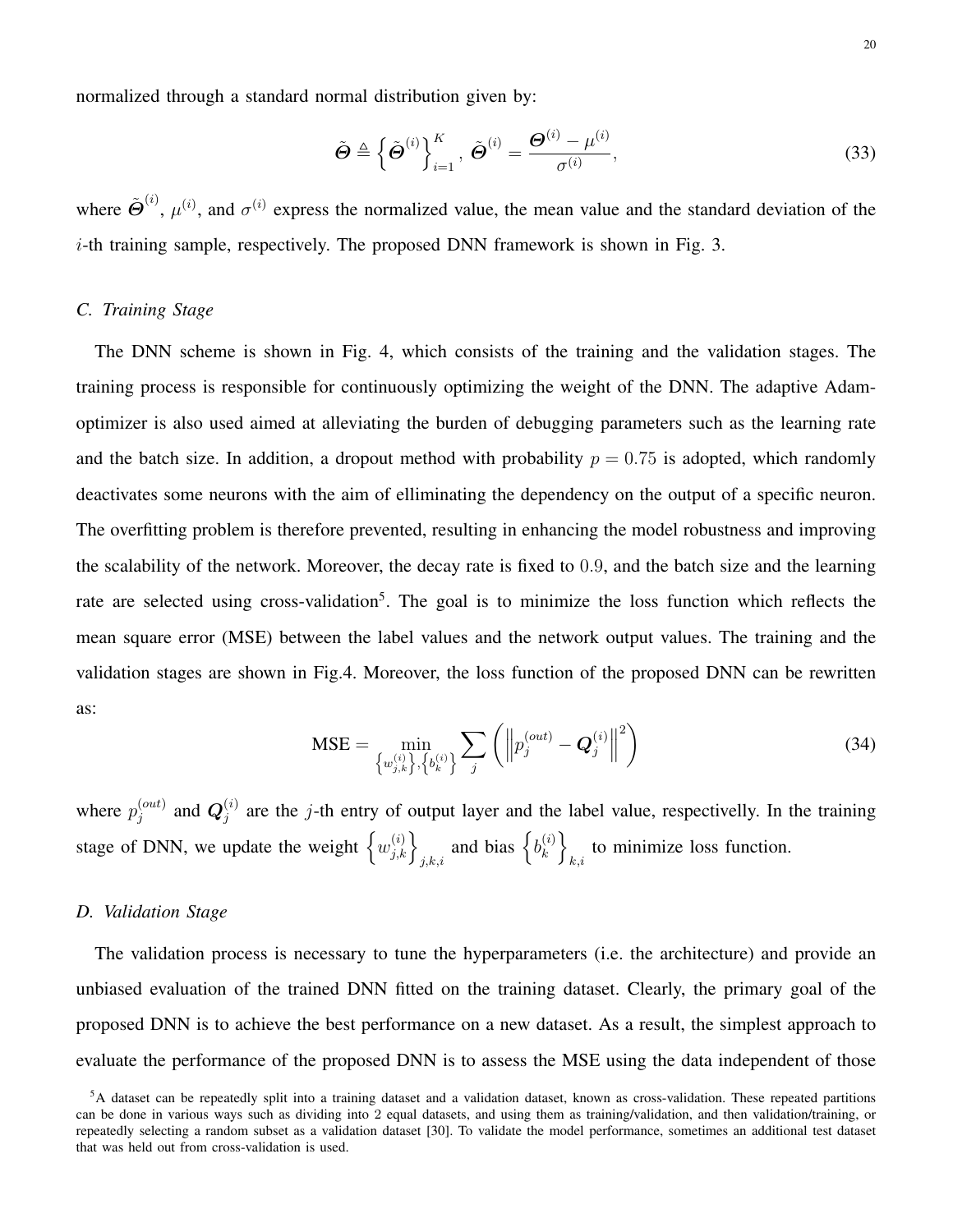used in the training stage. we pass the validation set to the network and then we get the output of the DNN model. Then, the MSE of the system is calculated using the label values and the output values.

#### VI. COMPLEXITY ANALYSIS

In this subsection, we aim to compare the complexity order of SPCA-based and the DNN-based schemes, respectively. The overall proposed SPCA-based scheme involves the Algorithm 1 and the FIPSA Algorithm 2. As both Algorithm1 and Algorithm 2 (Eq. (30) and (31)) have analogous structures, calculating the complexity order of only Algorithm 1 is sufficient. The optimization problem (30), used in Algorithm 1, is a semidefinite programming (SDP), whose all the constraints were transformed into LMIs by using Schur complements. Even though it is not a standard SDP problem [\[21\]](#page-30-6), using the interior-point method, the worst-case complexity can be calculated by  $\mathcal{O}(m^2(\sum_i m_i^2)\sqrt{\sum_i m_i})$ , where m is the number of optimization variables and  $m_i$  is the dimension of the *i*-th semidefinite cone [\[34\]](#page-30-10). Therefore, when the interior-point method is employed to solve the problem (30), the worst-case computational complexity at each iteration can be calculated by:

$$
\zeta_{\text{SPCA}} \triangleq \mathcal{O}\left( (N - N_E)^2 \left( 2(N - N_E + 1)^2 + (N_E + 1)^2 \right) \sqrt{2(N - N_E + 1) + (N_E + 1)} \right),\tag{35}
$$

If we let  $T_1$  and  $T_2$  respectively denote the required numbers of iterations for SPCA and FIPSA algorithms, the overall complexity order is calculated by  $(T_1 + T_2)$  times of  $\zeta_{SPCA}$ . On the other hand, The proposed DNN-based scheme relies on supervised learning regression algorithm,comprised of different number of hidden layers and nodes per layer. The time complexity of DNN can be represented by floating-point operations (FLOPs) [\[26\]](#page-30-1). For each layer of the neural network, the number of FLOPs can be expressed as:

$$
\text{FLOPs}_i \triangleq 2I_iO_i \tag{36}
$$

where  $I_i$  is the input dimension of the *i*-th layer and  $O_i$  is the output dimension of the *i*-th layer. Therefore, for our supervised learning scheme, the number of FLOPs is:

$$
\zeta_{\text{DNN}} = \sum_{i=1}^{i=3} \text{FLOPs}_i = 2\left( \left( 2 \times (N + N_E) + N_E \times N + 5 \right) N_1 + N_1 N_2 + (3 + N_2 + N) N_3 \right),\tag{37}
$$

where  $N_i$ ,  $i = 1, 2, 3$  is the neurons number of *i*-th hidden layer. Comparing  $\zeta_{SPCA}$  and  $\zeta_{DNN}$ , it can be explicitly seen that:  $\zeta_{DNN} \ll \zeta_{SPCA}$ , as we expected.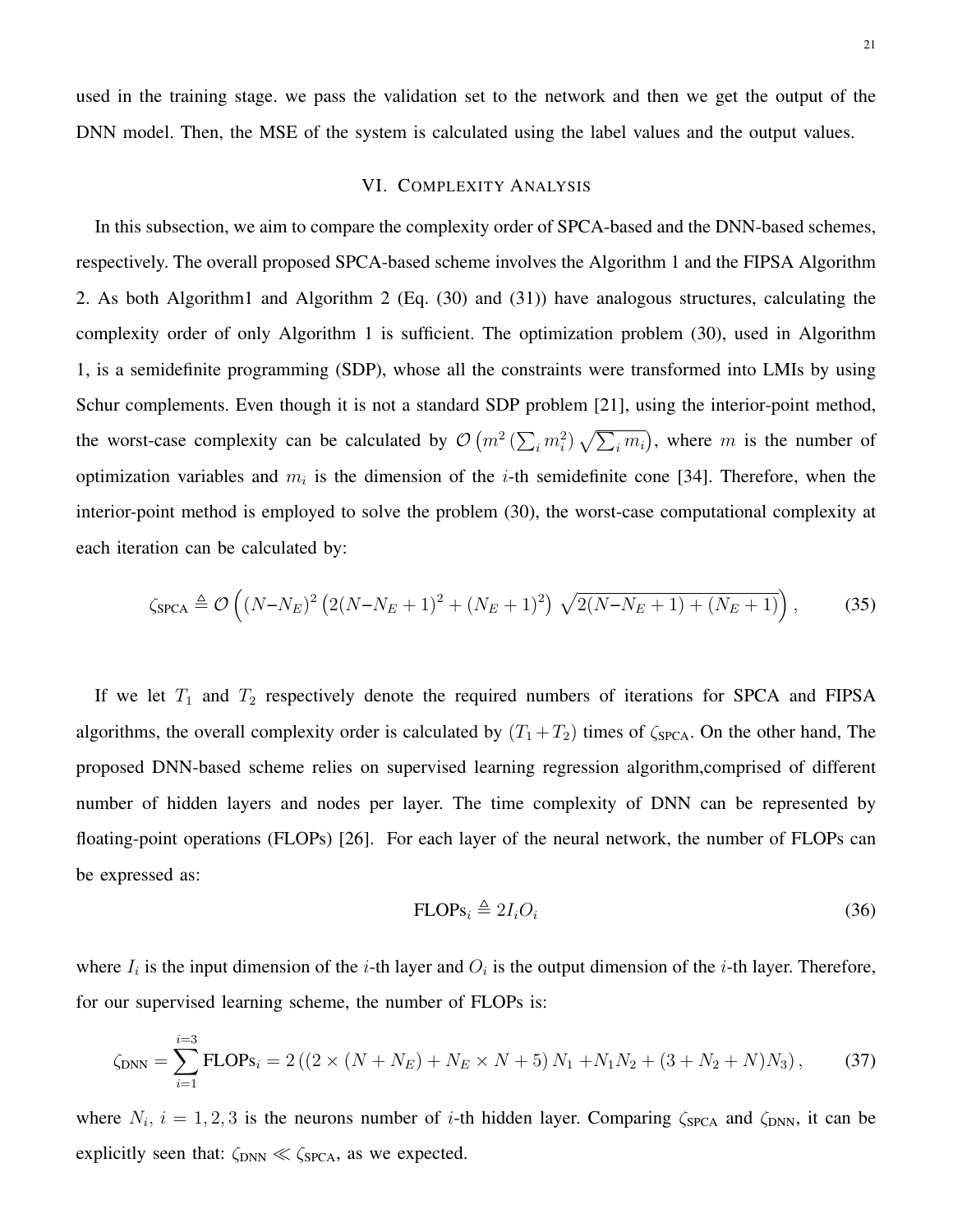| <b>Symbols</b>                                     | <b>Values</b>        |
|----------------------------------------------------|----------------------|
| Training epoch                                     | 400                  |
| Batch size                                         | 32                   |
| Learning rate                                      | $\overline{10^{-3}}$ |
| Decay rate                                         | 0.9                  |
| The size of training dataset                       | $9 \times 10^3$      |
| The size of validation dataset                     | $10^{3}$             |
| The input dimension                                | $2 \times (N+N_E)+$  |
|                                                    | $N_E \times N + 5$   |
| The output dimension                               | $N+3$                |
| The number of neurons in the $1^{th}$ layer: $N_1$ | 256                  |
| The number of neurons in the $2^{th}$ layer: $N_2$ | 256                  |
| The number of neurons in the $3^{th}$ layer: $N_3$ | 128                  |
| Dataset size: K                                    | 10 <sup>4</sup>      |
| Dropout: $p$                                       | 0.75                 |

TABLE I SUMMARY OF THE PROPOSED DNN STRUCTURE AND NOTATIONS

#### VII. SIMULATION RESULTS

In this section, we assess the proposed schemes using simulations. Our simulation setting is based on the following adjustment, unless otherwise stated. The threshold values for the stopping criteria of Algorithm 1 and of FIPSA are respectively  $\delta_I = \delta_{\epsilon} = 10^{-3}$ , the impairments at each node are  $k_i^t$  =  $k_i^r = 0.08$ , the number of antennas at Eve is  $N_E = 2$ , the Gaussian noise power  $\sigma^2 = 10^{-3}$ ,  $Q_{tot} =$  $30 \, dB$ ,  $P_T = 1.5 Q_{tot}$ ,  $N = 12$  and  $Q_l = \frac{2Q_{tot}}{N}$  $\frac{Q_{tot}}{N}$ . All simulations were averaged over 1000 independent channel realizations. The parameters of DNN are set as shown in Table I. The proposed DNN framework is shown in Fig. 3. This network contains one input layer, three hidden layers and one output layer, where the three hidden layers have 256, 256 and 128 neurons. The validation set is utilized to measure the computing performance and ASR of DNN and the training set is used for model training. The proposed scheme is performed in MATLAB 2019b, with Intel(R) Core(TM) i7-7700@3.6GHz, NVIDIA GeForce GTX 1080.

Fig. 5 depicts the average convergence of the proposed FIPSA algorithm. As it can be clearly seen, the average convergence of FIPSA is fast, such that regardless to the number of relays, it rapidly converges at the second iteration. The average convergence speed of the proposed SPCA-based solution for the problem in (25) is shown in Fig. 6. The results show. the convergence of (31) at almost 10 iterations for any feasible points. Similar to the convergence behavior of FIPSA, there is no relationship between the convergence behavior and the number of relay nodes, which confirms the practicality of our proposed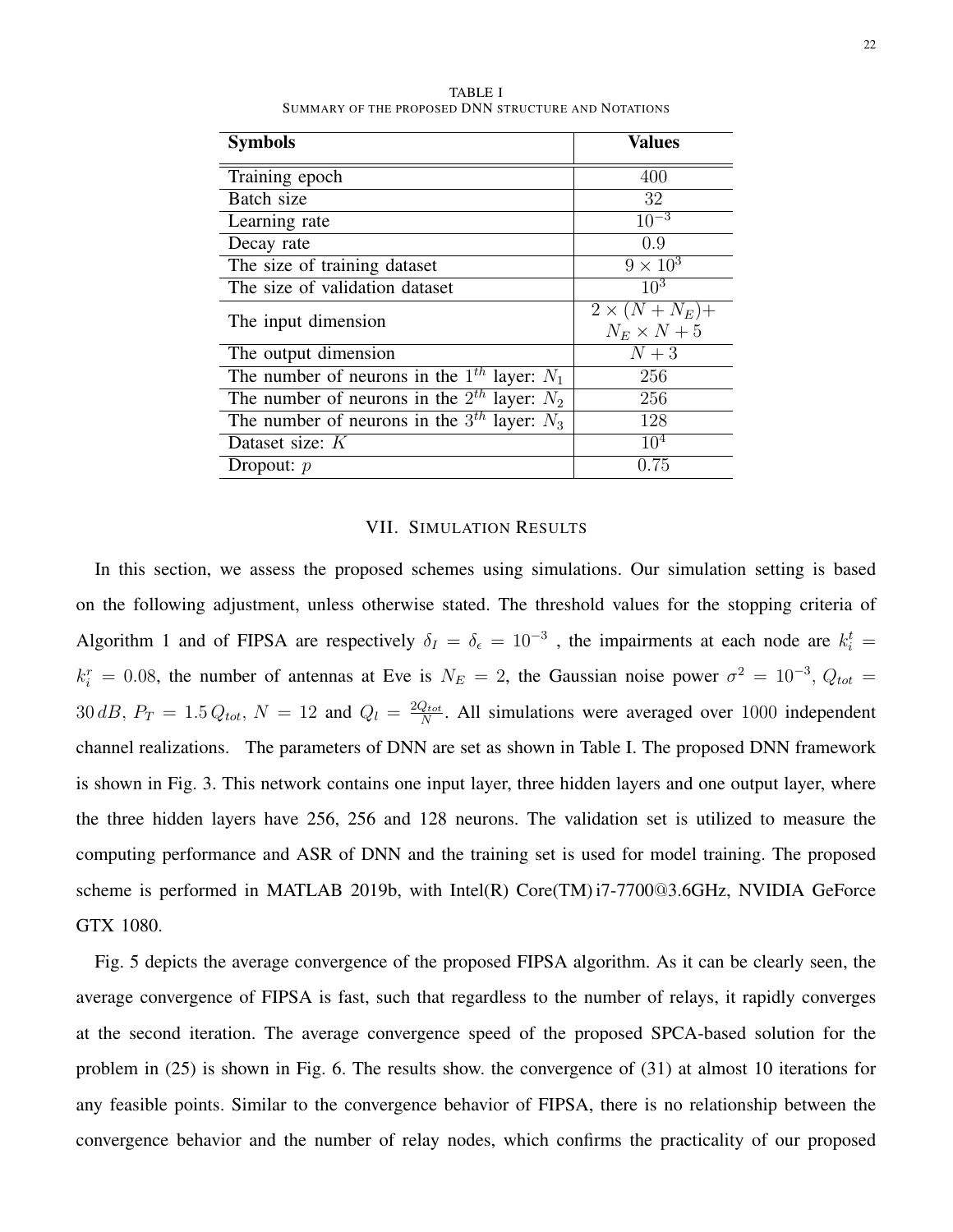

Fig. 5. Evaluating of convergence behavior of the FIPSA through depicting the OF value in (31) versus the number of iterations for  $N = 6, 12, 18$  and  $N_E = 2$ 



Fig. 7. Percentage of successful cases versus total power budget  $Q_{tot}$  for  $N = 6, 12, 18$  and  $N_E = 2$ 



Fig. 6. Average Ergodic secrecy rate  $R_s$  achieved by the proposed algorithm versus the number of iterations for  $N = 6, 12, 18$  and  $N_E=2$ 



Fig. 8. Average Ergodic secrecy rate  $R_s$  achived versus the total power budget  $Q_{tot}$  for  $N = 6, 12, 18$  and  $N_E = 2$ 

algorithm.

In Fig. 7, we depict the percentage of successful cases achieved by FIPSA versus  $Q_{tot}$  for different N. Simulation results show that with increasing  $N$  and  $Q_{tot}$ , the percentage of successful cases increases. Actually, it can be interpreted that, by increasing available resources, i.e., transmit power and spatial degree of freedom (DOF), the feasibility of the non-convex problem (25) would be improved. Fig. 8 shows the average secrecy rate achieved by SPCA versus the total power budget for different number of relays. This figure states that asthe total power becomes high, the average secrecy rate is confined to a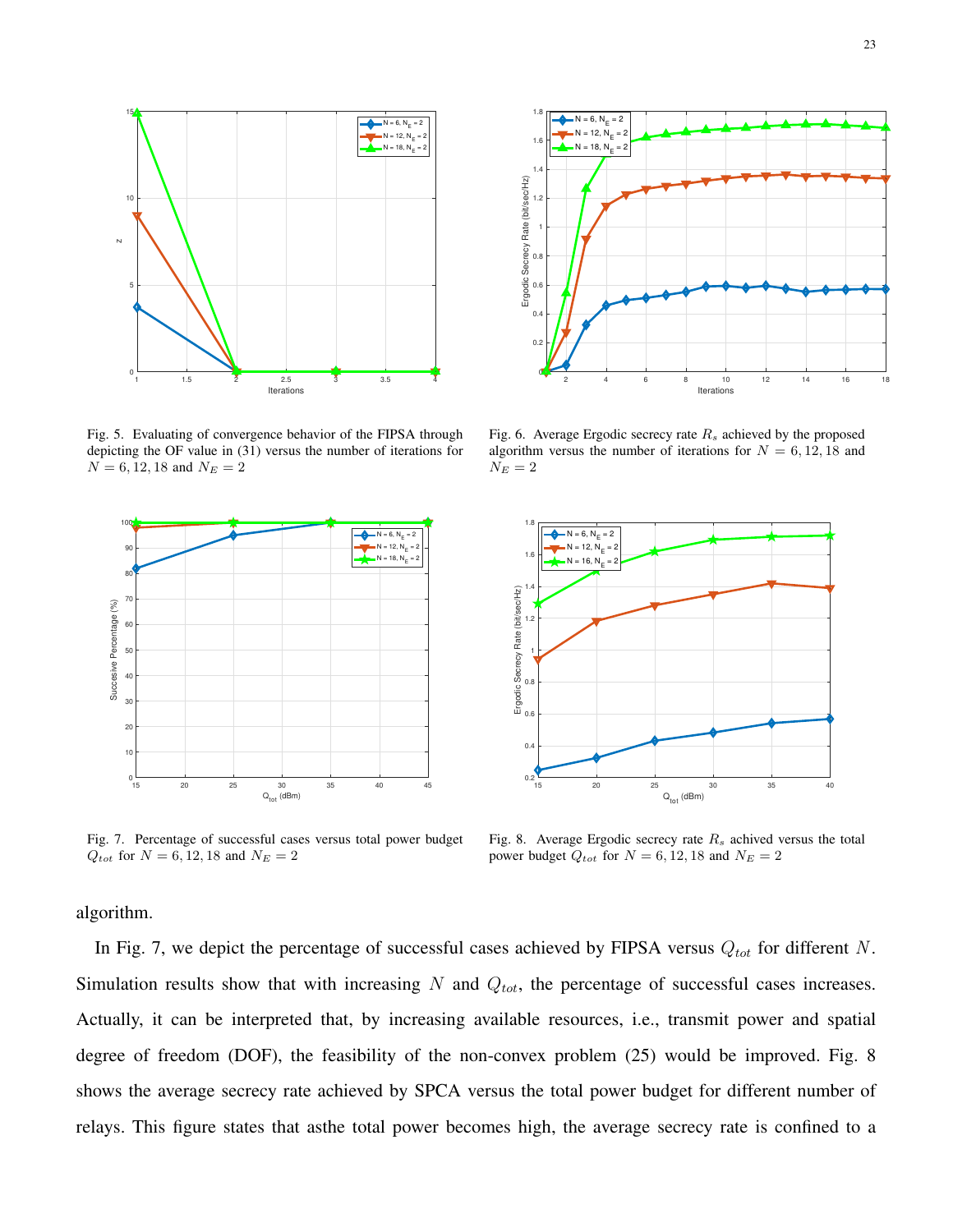



Fig. 9. Average source power consumption  $P_s$  versus the total power budget  $Q_{tot}$  for  $N = 6, 12, 18$  and  $N_E = 2$ 

Fig. 10. Ergodic secrecy rate  $R_s$  versus the total power budget  $Q_{tot}$  for  $N = 12$  and  $N_E = 1, 2, 4, 8$ 

ceiling due to presence of impairments. We can also observe that given a specific total power budget, the secrecy rate increases as the number of relays grows. This is because by increasing the number of relays, the network's degree of freedom is increased, hence enhancing the ASR.

Observe in Fig. 9, the power consumed by the source for information transmission is reduced upon increasing the number of untrusted relays. This observation is originated from two different reasons. On one hand, by increasing the number of untrusted relays, the information leakage at phase I is increased. Consequently, to safeguard the information, most of the total power must be assigned for jamming, and thus the remaining power for transmitting the information is decreased. On the other hand, upon increasing  $N$ , more degrees of freedom is provided for the relay nodes which improves their capability to do beamforming. Hence, there is no need for increasing  $P_s$ . However at low power budget regimes most of the power is allocated to relay nodes to perform beamforming. This will lead to more tangible impacts of HIs at relay nodes. As a consequence of this intrinsically AN emitted by imperfect relay nodes, less power is allocated to jamming signal and most of the total power budget is preferred to be assigned for information transmission.

The impact of number of the antennas deployed at Eve is shown in Fig. 10. As it would be expected, given a fixed number of relays and a specific total power budget, the average secrecy rate is decreased upon increasing  $N_E$ . This is because, deploying more antennas at the eavesdropper makes it stronger to decipher the information and hence degrade the secrecy.

Fig. 11 depicts the power consumed at source and jammer nodes versus the number of relay nodes.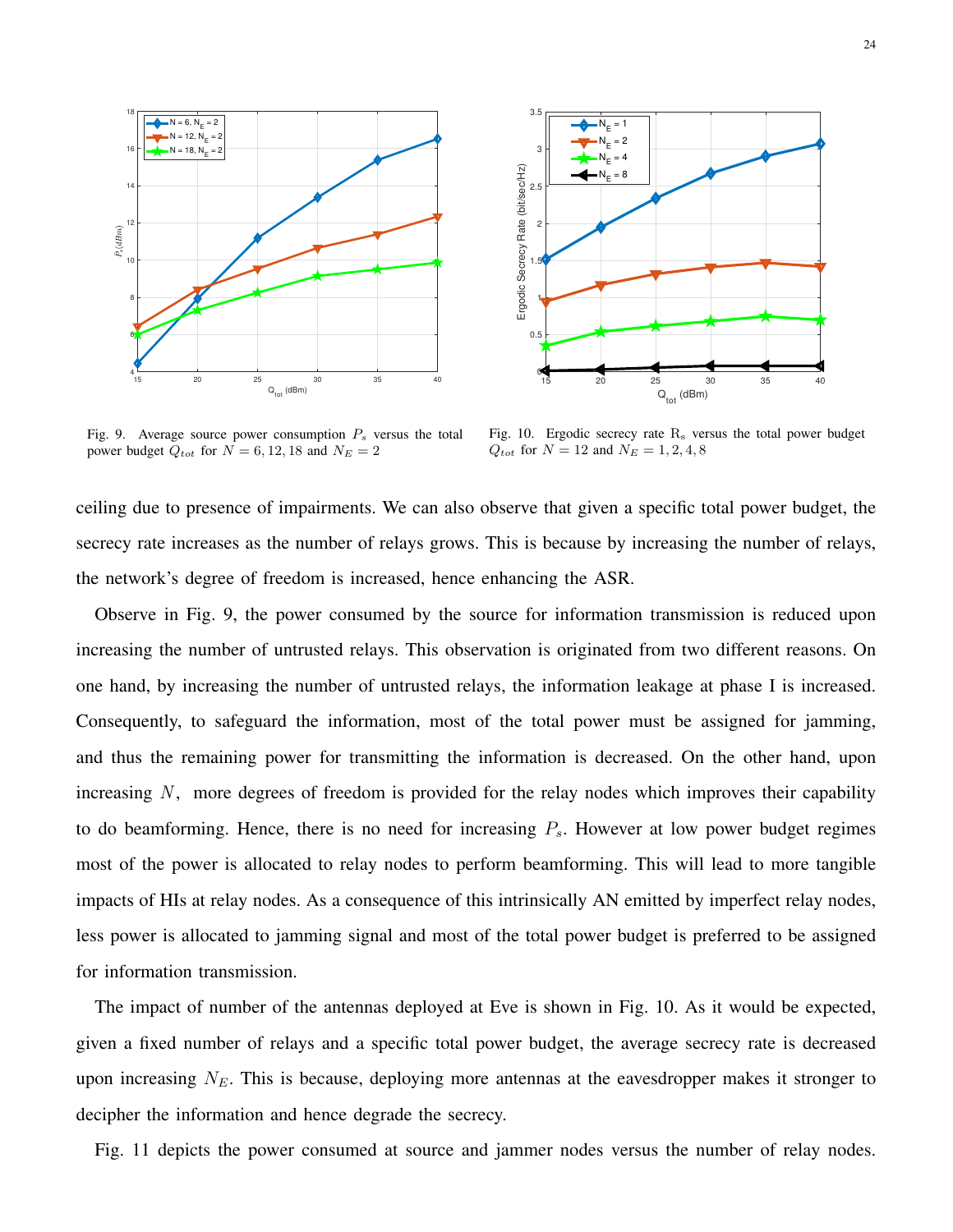



Fig. 11. Average source and friendly jammer power consumption  $P_s$ ,  $P_{J_1}$  versus the total number of relay nodes N for  $N_E = 1, 2, 4$ 

Fig. 12. Average Ergodic secrecy rate  $R_s$  versus different values of impairments at relay nodes for  $k_R^t = \alpha$ ,  $k_R^r = 0.2(1 - \alpha)$ ,  $k_S^t = k_D^r = 0.1, N = 6, 12, 18$  and  $N_E = 2$ 

The results were displayed for various numbers of antennas deployed at Eve. Observe in Fig. 11, the difference between  $P_s$  and  $P_{J_1}$  is increased upon increasing the number of antennas deployed at Eve. This is because, by increasing  $N_E$  the secrecy is more degraded, and hence more jamming power is required to confront eavesdropping attacks accomplished via external Eve. Another interesting observation from Fig. 11 is that the impact of  $N_E$  on power consumption at source and jammer is much more considerable than that of the number of cooperative relays. In other words, the impact of  $N_E$  is dominant as compared with the number of untrusted relay nodes. The reason for this is that increasing  $N_E$  results in purely degrading the security. However, increasing the number of untrusted relays, although the security may be jeopardized, the provided DoF together with emitted artificial noise due to inherent impairment of relay nodes can boost the secrecy rate, on the other hand. In order to design a practical secure network we need the engineering perspective of how the total tolerable hardware impairment at each relay node should be distributed between the RF reception and RF transmission segments to maximize the secrecy rate. Actually, depending on the specified expense we aim to spend, it is needed to know how the RF chain at the transmission and reception front ends of each relay node should be designed to reach the abovementioned goal. In this respect, the distribution parameter  $0 < \alpha < 1$  is defined such that we have  $\alpha k_R^r + (1 - \alpha) k_R^t = 0.2$ . Through this definition, depending the value of  $\alpha$ , the total impairment level of 0.2, considered at each relay node, is divided between the transmission and reception sections of the same node. Observing Fig. 12, it can be explicitly seen that in the case of using low number of relays,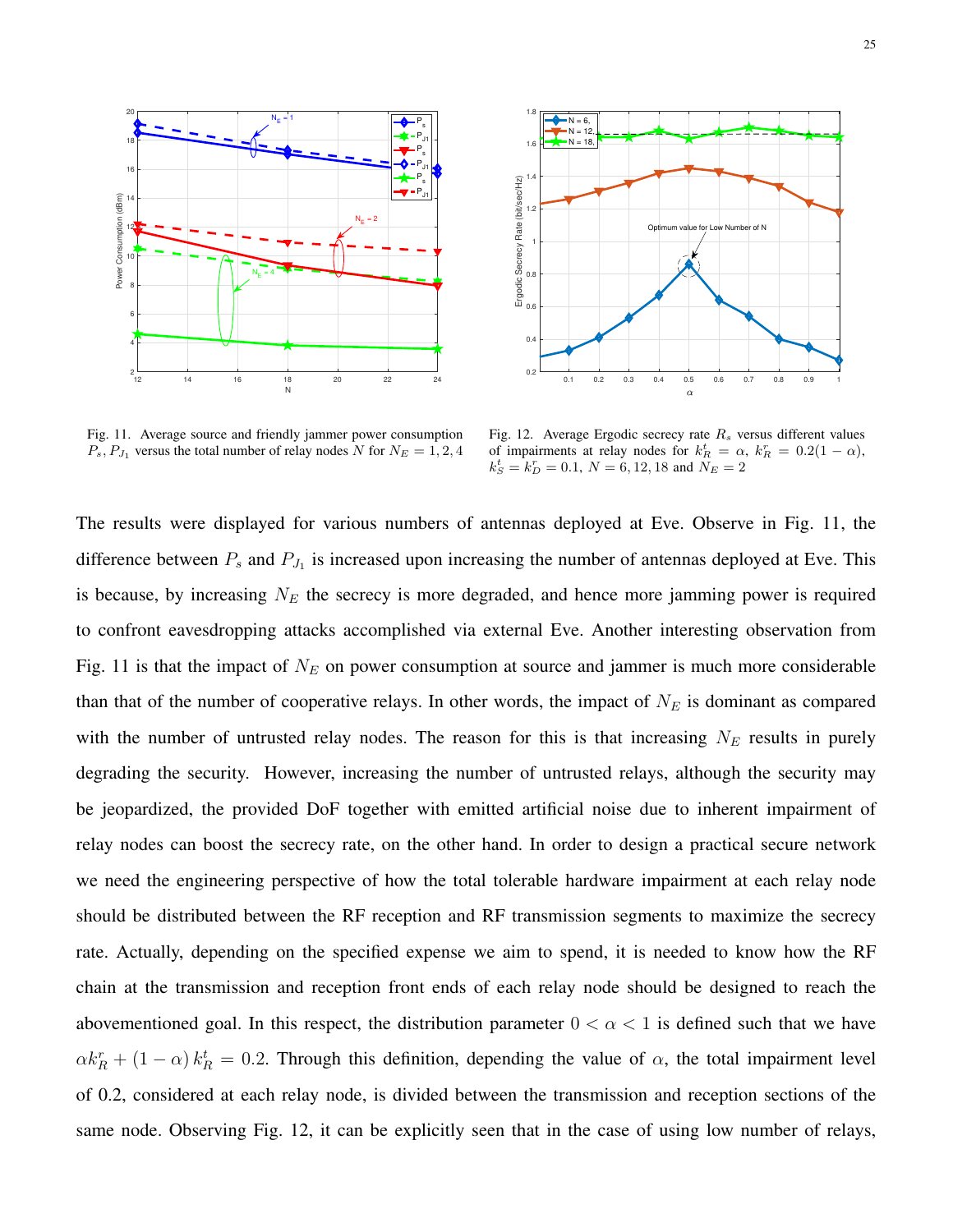



Fig. 13. Average Ergodic secrecy rate  $R<sub>s</sub>$  versus the total power budget  $Q_{tot}$  for different valuses of hardware impairments,  $N =$ 12 and  $N_E = 2$ 

Fig. 14. Average Ergodic secrecy rate  $R_s$  versus the total power budget  $Q_{tot}$  for minimum quality of service of  $\gamma_{min} = 12$ dB

it is favored to expend our budget at the reception and transmission front ends equally. This intuitive result has been mathematically analyzed in [\[14\]](#page-29-1), as well. By doing so, both the RF reception and RF transmission experiences equal levels of impairment. However, upon increasing the number of relays, the network secrecy performance will be independent of the network HIs. This is due to the fact that the network's DoF is enhanced upon increasing the number of relays.

The impact of impairment levels on the ASR is demonstrated in Fig. 13. As it can be observed, at high power budgets, the more the hardware are impaired, the less secrecy rate is acquired. In contrast, at low power budgets, which there exists a low power to be allocated for jamming signals, the artificial noise due to impairment plays the role of jamming. As a consequence, upon increasing the impairment level, it is preferred to allocate the major part of the power to the source and let the inherent artificial noise due to impairment assist in safeguarding the communication. Hence it is no longer expected to have lower secrecy rate upon increasing the impairment levels at low power budgets.

As mentioned before, the method presented in this paper was designed for the case where we have perfect knowledge about external Eve. The resultant maximization problem on secrecy rate, led to SPCA solution, can be regarded as the upper bound. In contrast, if we assume no knowledge about the external Eve (as already considered in [\[11\]](#page-29-3), another secrecy scheme should be adopted, leading to a sub-optimal solution which has considerably inferior performance than ours (as it can be clearly seen in Fig.14). For a fair comparison, the minimum QoS,  $\gamma_{min} = 12 \, dB$ , has been considered.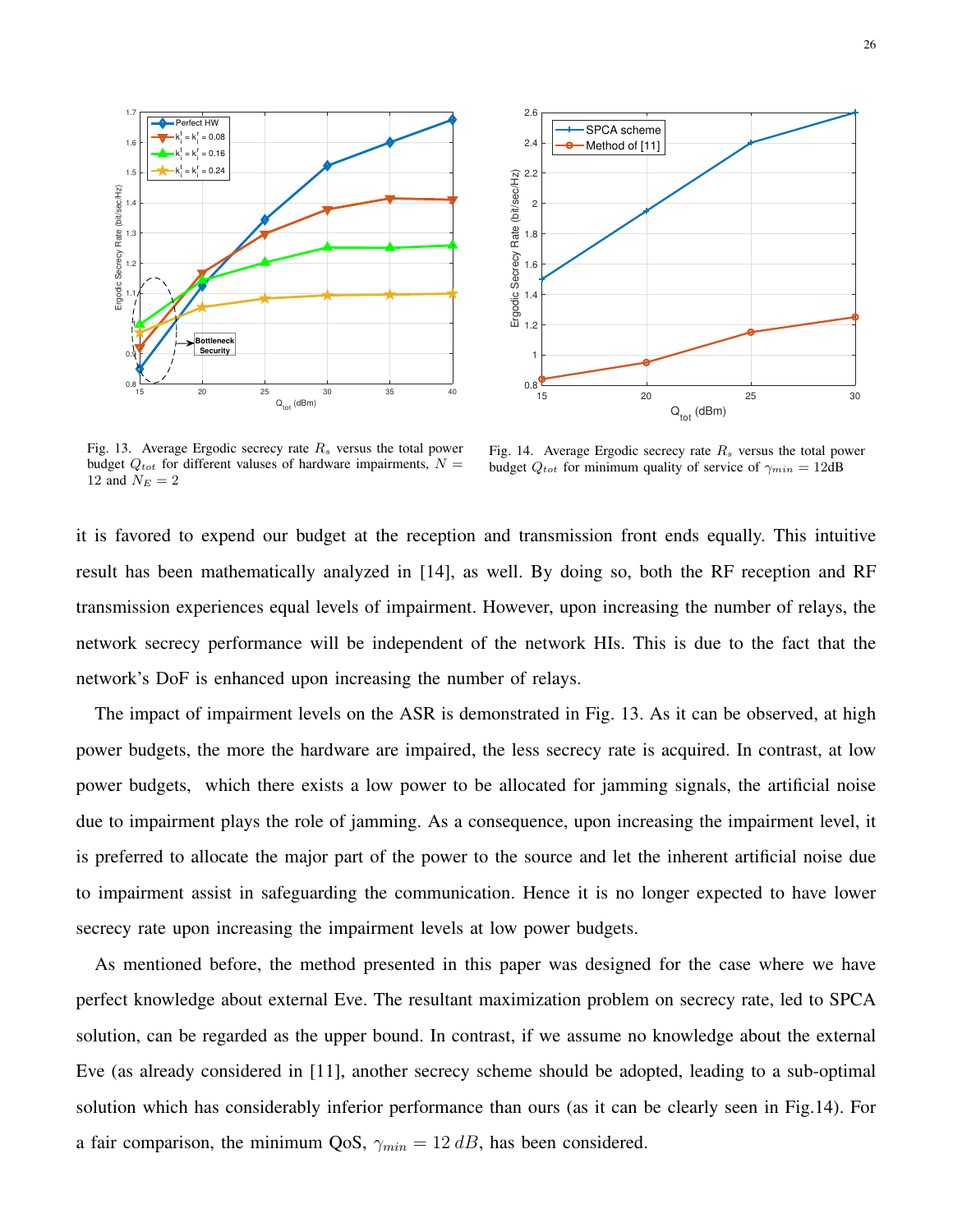



Fig. 15. Ergodic secrecy rate of the proposed DNN scheme and the SPCA-based scheme versus the total number of relay nodes  $N$ 

Fig. 16. Average CPU time of the proposed DNN scheme and the sub-optimal scheme (SPCA) versus the total number of relay nodes N

Fig. 15 reveals the comparison result of our proposed DNN-based scheme with SPCA-based scheme. We evaluate the ergodic screcy rate versus total number of untrusted relay nodes  $N$ . Observing Fig. 15, we can find that our DNN model provides a very accurate prediction of the ASR, such that for  $N = 24$ the DNN-based scheme can achieve 99.61% ASR performance of SPCA-based scheme.

As discussed before, DL can deal with the imposed computational load upon increasing the network's dimensions, making it an appropriate choice to satisfy the low-latency requirement of B5G. In this respect, Fig. 16 shows the average CPU time versus the number of relay nodes for the proposed DNN-based and SPCA-based schemes. It can be clearly seen that, the DNN-based scheme requires the average CPU time much less than SPCA-based scheme. For instance, when total number of relay nodes power is 100, the average CPU time of the proposed DNN-based scheme is 0.0031 sec but that of SPCA-based is 20.934 sec, which is approximately 6,752.9 times. Specifically, as number of relay nodes N increases, the average CPU time of the DNN-based scheme remains nearly constant but that of SPCA-based grows exponentially due to an increasing number of iterations.

Fig. 17 shows that unlike the assumption of unknown Eve's CSI in [\[11\]](#page-29-3), which a relay selection algorithm, known as hybrid assisted cooperative jamming (HACJ), was required to improve the secrecy, we can get rid of the computational load imposed by relay selection using simple DACJ, achieving the performance even better than HACJ. This is because, assuming perfect CSIT and CSIR, instead of choosing a relay node as a jammer the entire potential of relay nodes are preferred to forming a centralized beam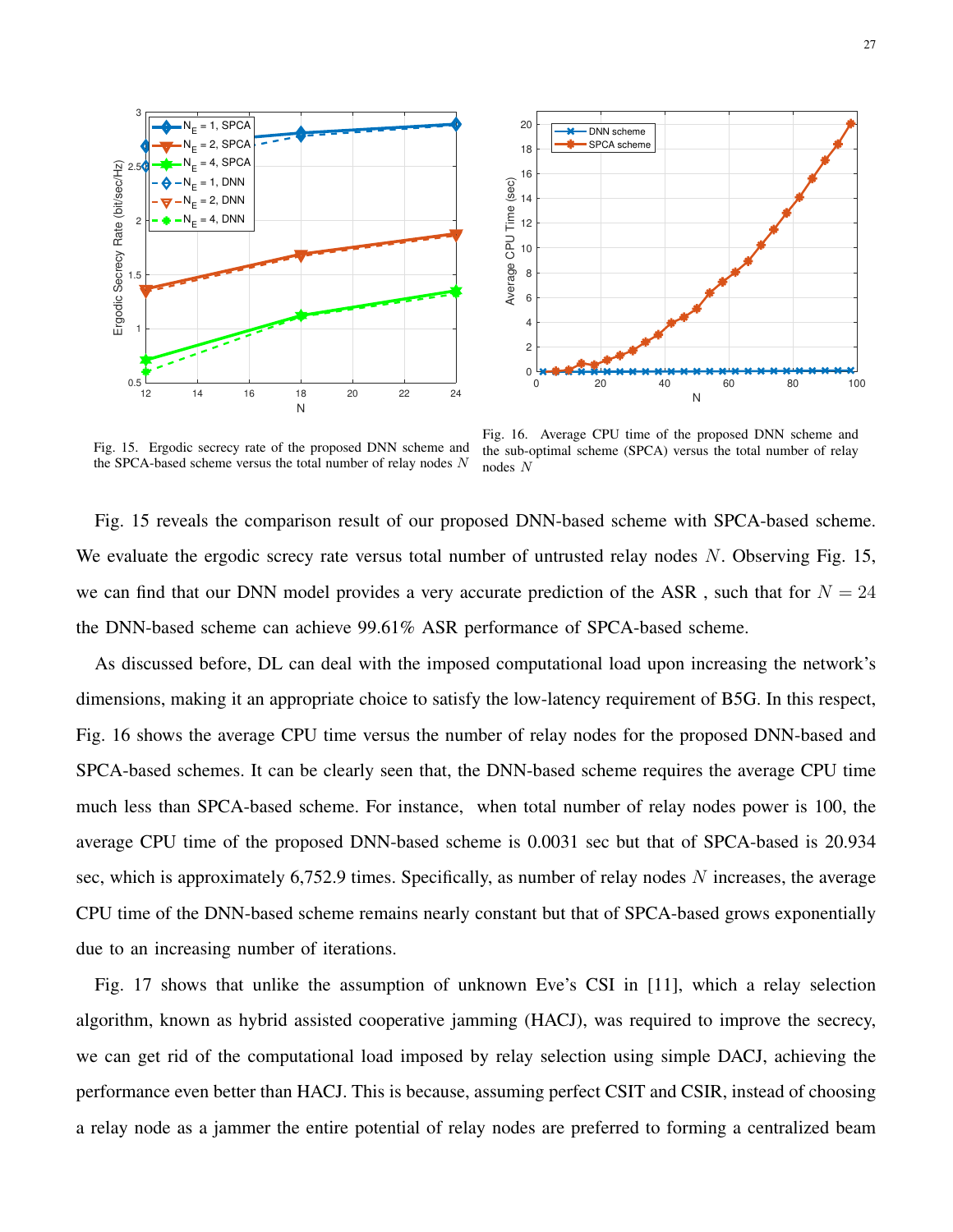

Fig. 17. Ergodic secrecy rate of the proposed SPCA scheme versus the total number of relay nodes N and different jammer selection scheme

towards the legitimate destination whilst completely nulling out the leakage at Eve.

# VIII. CONCLUSIONS

This paper has investigated PLS of an untrusted relaying network in the face of realistic hardware impairment, where the source node communicates in the presence of a multi-antenna Eve. The network relies on untrusted relay nodes for increasing its communications quality, while aiming for preserving the confidentiality of the information against the combined eavesdropping attacks performed by both the untrusted relays and a single Eves.We have assumed perfect CSIT and CSIR. This assumption was indeed a strong one, hence the results represent the best-case performance limit of practical relaying in the presence of HIs. In this regard, the relay beamformer and the transmit powers were jointly optimized to maximize the ASR under both the total and individual power budget constraints of the entire network and each nodes, respectively. Morever, DACJ was employed to safeguard the first cooperative phase. On the other hand, for the second phase, the relay beamformer was adjusted for ensuring that the information leakage at Eve is entirely removed. The resultant optimization problem was non-convex and solved efficiently using the SPCA method. In order to prevent any failure due to the solution's infeasibility, we have also proposed an iterative initialization algorithm to find an initial point of the original problem, leading to a feasible solution instead of relying on an arbitrary point. Furthermore, to facilitate the implementation of proposed algorithm in large-scale scenarios relying on numerous relays, a computationally efficient data-driven approach was developed. A DL model was developed to maximize the ASR performance,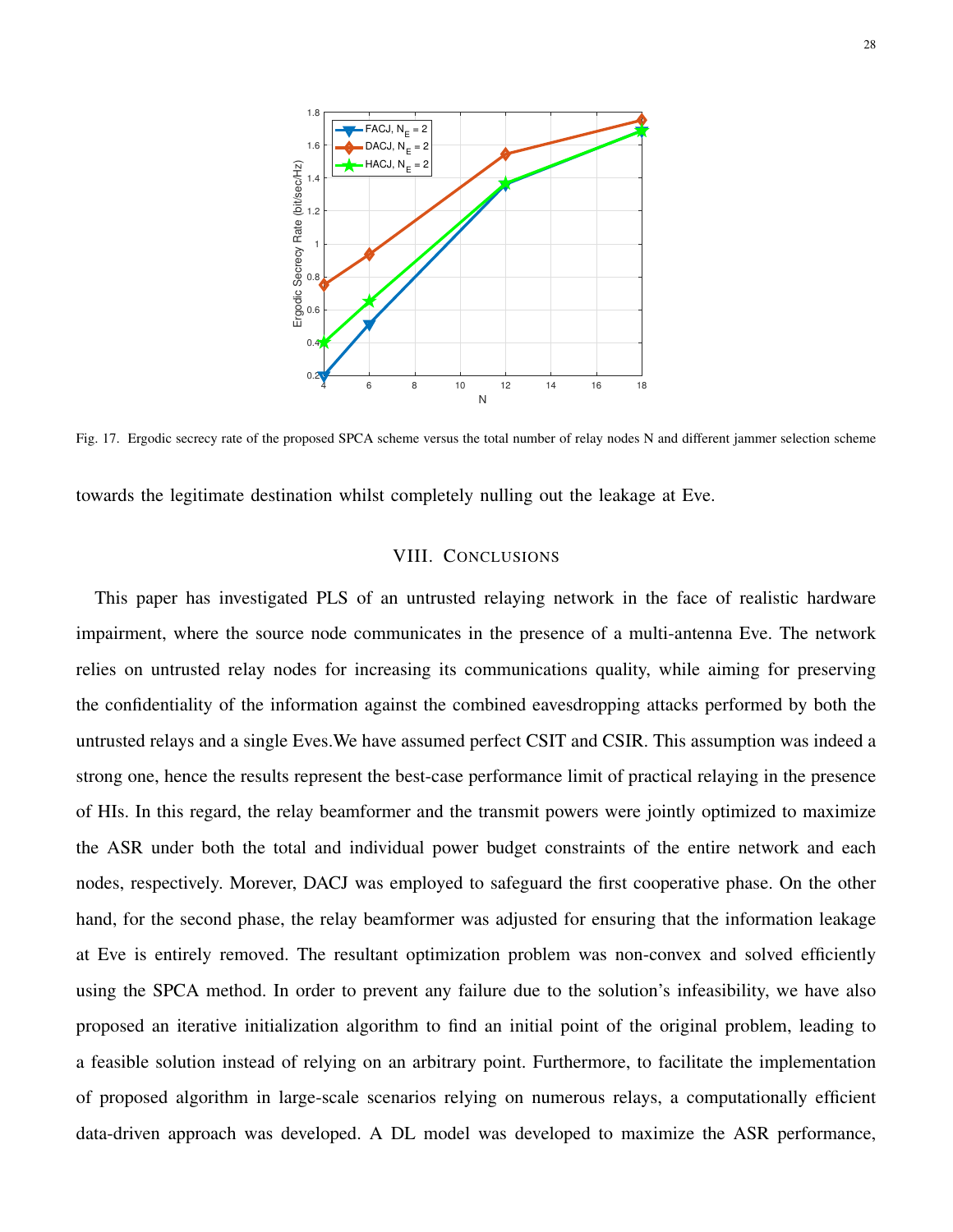while the computational burden is significantly reduced. Through extensive simulation results, we have examined the effect of different system parameters on the ASR performance as well as the efficiency of the proposed DL solution in large-scale scenarios.

#### **REFERENCES**

- <span id="page-28-0"></span>[1] Mukherjee, Amitav and Fakoorian, S Ali A and Huang, Jing and Swindlehurst, A Lee, "Principles of physical layer security in multiuser wireless networks: A survey." *IEEE Communications Surveys & Tutorials*, 16(3), pp. 1550–1573, 2014. IEEE.
- <span id="page-28-1"></span>[2] Wyner, Aaron D, "The wire-tap channel" *B*ell system technical journal, 54(8), pp. 1355–1387, 1975. Wiley Online Library.
- <span id="page-28-2"></span>[3] Wang, Chao and Wang, Hui-Ming and Xia, Xiang-Gen, "Hybrid opportunistic relaying and jamming with power allocation for secure cooperative networks". *IEEE Transactions on Wireless Communications*, 14(2), pp. 589–605, 2014. IEEE.
- [4] Wang, Chao and Wang, Hui-Ming and Xia, Xiang-Gen, "Hybrid opportunistic relaying and jamming with power allocation for secure cooperative networks". *IEEE Transactions on Wireless Communications*, 14(2), pp. 589–605, 2014. IEEE.
- <span id="page-28-6"></span>[5] Wang, Hui-Ming and Luo, Miao and Yin, Qinye and Xia, Xiang-Gen, "Hybrid cooperative beamforming and jamming for physical-layer security of two-way relay networks". *IEEE Transactions on Information Forensics and Security*, 8(12), pp. 2007–2020, 2013, IEEE.
- <span id="page-28-4"></span>[6] Wang, Hui-Ming and Liu, Feng and Yang, Mengchen, "Joint cooperative beamforming, jamming, and power allocation to secure AF relay systems". *IEEE Transactions on Vehicular Technology*, 64(10), pp. 4893–4898, 2015. IEEE.
- <span id="page-28-3"></span>[7] Yang, Ye and Li, Qiang and Ma, Wing-Kin and Ge, Jianhua and Ching, PC, "Cooperative secure beamforming for AF relay networks with multiple eavesdroppers". *IEEE Signal Processing Letters*, 20(1), pp. 35–38, 2013. IEEE.
- <span id="page-28-5"></span>[8] Moradikia, Majid and Mashdour, Saeed and Jamshidi, Ali, "Joint optimal power allocation, cooperative beamforming, and jammer selection design to secure untrusted relaying network". *Transactions on Emerging Telecommunications Technologies*, 29(3), pp. e3276, 2018. Wiley Online Library.
- <span id="page-28-7"></span>[9] Y. Wang. and Z. Shi, "Channel reciprocity and capacity analysis with outdoor MIMO measurements". *IEEE 18th International Workshop on Signal Processing Advances in Wireless Communications (SPAWC)*, 2017.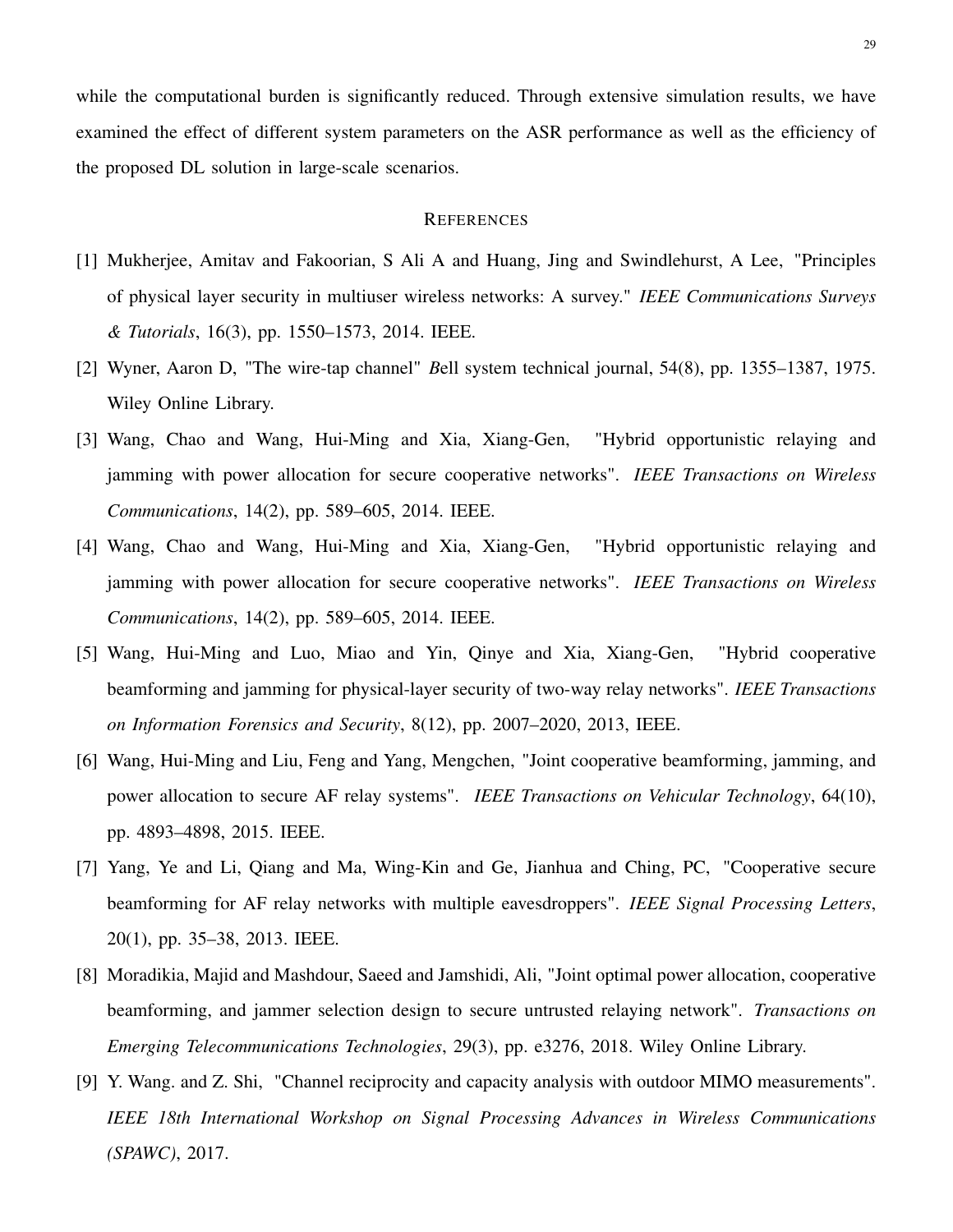- <span id="page-29-7"></span>[10] E. Bjornson and M. Matthaiou and M. Debbah, "A New Look at Dual-Hop Relaying: Performance Limits with Hardware Impairments". *IEEE Transactions on Communications*, pp. 4512-4525, 2013.
- <span id="page-29-3"></span>[11] M. Moradikia and H. Bastami and A. Kuhestani and H. Behroozi and L. Hanzo, "Cooperative Secure Transmission Relying on Optimal Power Allocation in the Presence of Untrusted Relays, A Passive Eavesdropper and Hardware Impairments". *IEEE Access*, pp.116942-116964, 2019.
- <span id="page-29-2"></span>[12] Ouyang, Nian and Jiang, Xue-Qin and Bai, Enjian and Wang, Hui-Ming, "Destination assisted jamming and beamforming for improving the security of AF relay systems". *IEEE Access*, pp. 4125– 4131, 2017. IEEE.
- [13] Zarrabi, Houman and Kuhestani, Ali and Moradikia, Majid, "EE-RS and PA for untrusted relay network at high signal-to-noise ratio regime". *IET Communications*, 10(16), pp. 2143–2148, 2016, IET.
- <span id="page-29-1"></span>[14] A. Kuhestani and A. Mohammadi, K. Wong, P. L. Yeoh, M. Moradikia, and M. R. A. Khandaker, "Optimal Power Allocation by Imperfect Hardware Analysis in Untrusted Relaying Networks". *IEEE Transactions on Wireless Communications*, pp. 4302-4314, 2018.
- <span id="page-29-0"></span>[15] S. Mashdour, M. Moradikia, and P. L. Yeoh, "Secure mm-wave communications with imperfect hardware and uncertain eavesdropper location", arXiv:2005.05439, 2020.
- [16] H. Ruan and R. C. de Lamare, "Distributed robust beamforming based on low-rank and crosscorrelation techniques: Design and analysis," *IEEE Transactions on Signal Processing*, vol. 67, no. 24, pp. 6411-6423, 2019.
- [17] M. Atallah and G. Kaddoum, "Secrecy capacity scaling with untrustworthy aggressive relays cooperating with a wire-tapper," *IEEE Wireless Communications Letters*, vol. 5, no. 4, pp. 376- 379, 2016.
- <span id="page-29-6"></span>[18] Mukherjee and A. L. Swindlehurst, "Detecting passive eavesdroppers in the MIMO wiretap channel," *in 2012 IEEE International Conference on Acoustics, Speech and Signal Processing (ICASSP),* 2012, pp. 2809-2812.
- <span id="page-29-4"></span>[19] B. R. Marks and G. P. Wright, "A general inner approximation algorithm for nonconvex mathematical programs," *Operations Research*, vol. 26, no. 4, pp. 681-683, 1978. [Online]. Available: http://www.jstor.org/stable/169728
- <span id="page-29-5"></span>[20] A. Beck, A. BenTal, and L. Tetruashvili, "A sequential parametric convex approximation method with applications to nonconvex truss topology design problems," *Journal of Global Optimization*, vol.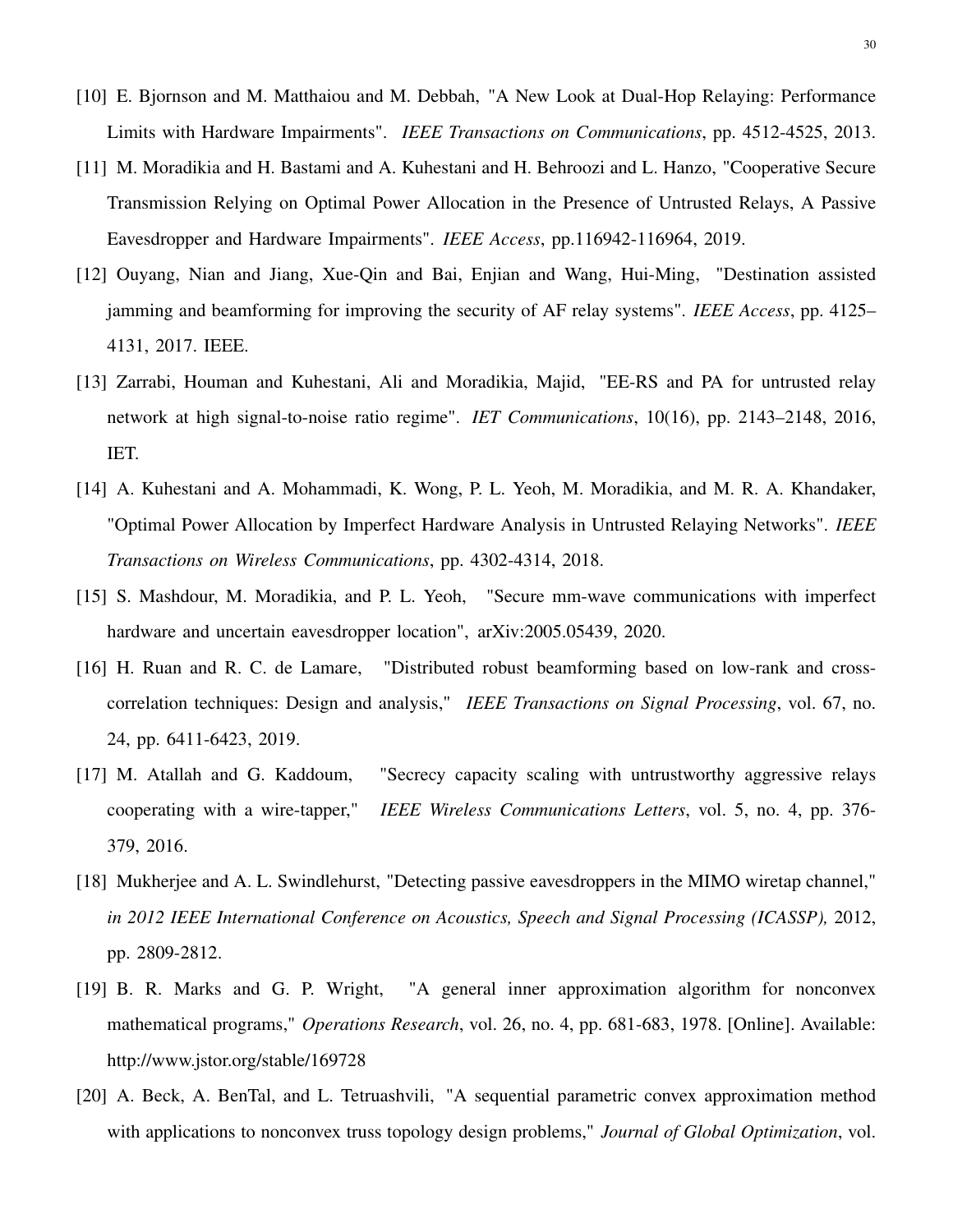47, no. 1, pp. 29-51, May 2010. [Online]. Available: https://doi.org/10.1007/s10898-009-9456-5

- <span id="page-30-6"></span>[21] S. Boyd and L. Vandenberghe, *Convex Optimization.* USA: Cambridge University Press, 2004.
- <span id="page-30-0"></span>[22] D. Bertsekas, *Nonlinear Programming.* Athena Scientific, 1999.
- [23] O. Dizdar, Y. Mao, W. Han, and B. Clerckx, "Rate-splitting multiple access: A new frontier for the Phy layer of 6G," 2020.
- <span id="page-30-4"></span>[24] T. Schenk, *RF imperfections in high-rate wireless systems: Impact and digital compensation,* 01 2008.
- <span id="page-30-5"></span>[25] C. Wang, H. Wang, D. W. K. Ng, X. Xia, and C. Liu, "Joint beamforming and power allocation for secrecy in peer-to-peer relay networks," *IEEE Transactions on Wireless Communications,*, vol. 14, no. 6, pp. 3280-3293, 2015.
- <span id="page-30-1"></span>[26] N. Yang, H. Zhang, K. Long, H. Hsieh, and J. Liu, "Deep neural network for resource management in NOMA networks," *IEEE Transactions on Vehicular Technology*, vol. 69, no. 1, pp. 876-886, 2020.
- <span id="page-30-2"></span>[27] H. Sun, X. Chen, Q. Shi, M. Hong, X. Fu, and N. D. Sidiropoulos, "Learning to optimize: Training deep neural networks for interference management" *IEEE Transactions on Signal Processing*, vol. 66, no. 20, pp. 5438-5453, 2018.
- [28] H. He, C. Wen, S. Jin, and G. Y. Li, "Deep learning-based channel estimation for beamspace mmwave massive MIMO systems," *IEEE Wireless Communications Letters*, vol. 7, no. 5, pp. 852-855, 2018.
- [29] P. de Kerret, D. Gesbert, and M. Filippone, "Team deep neural networks for interference channels," *in 2018 IEEE International Conference on Communications Workshops (ICC Workshops),* 2018, pp. 1-6.
- <span id="page-30-9"></span>[30] R. Kohavi, "A study of cross-validation and bootstrap for accuracy estimation and model selection," vol. 14, 03 2001.
- <span id="page-30-3"></span>[31] W. Lee, M. Kim, and D. Cho, "Deep power control: Transmit power control scheme based on convolutional neural network," *IEEE Communications Letters*, vol. 22, no. 6, pp. 1276-1279, 2018.
- <span id="page-30-7"></span>[32] C. V. Gonzalez Zelaya, "Towards explaining the effects of data preprocessing on machine learning," *in 2019 IEEE 35th International Conference on Data Engineering (ICDE),* 2019, pp. 2086-2090.
- <span id="page-30-8"></span>[33] P. Ferreira, D. C. Le, and N. Zincir-Heywood, "Exploring feature normalization and temporal information for machine learning based insider threat detection," *in 2019 15th International Conference on Network and Service Management (CNSM),* 2019, pp. 1-7.
- <span id="page-30-10"></span>[34] J. F. Sturm, "Implementation of interior point methods for mixed semidefinite and second order cone